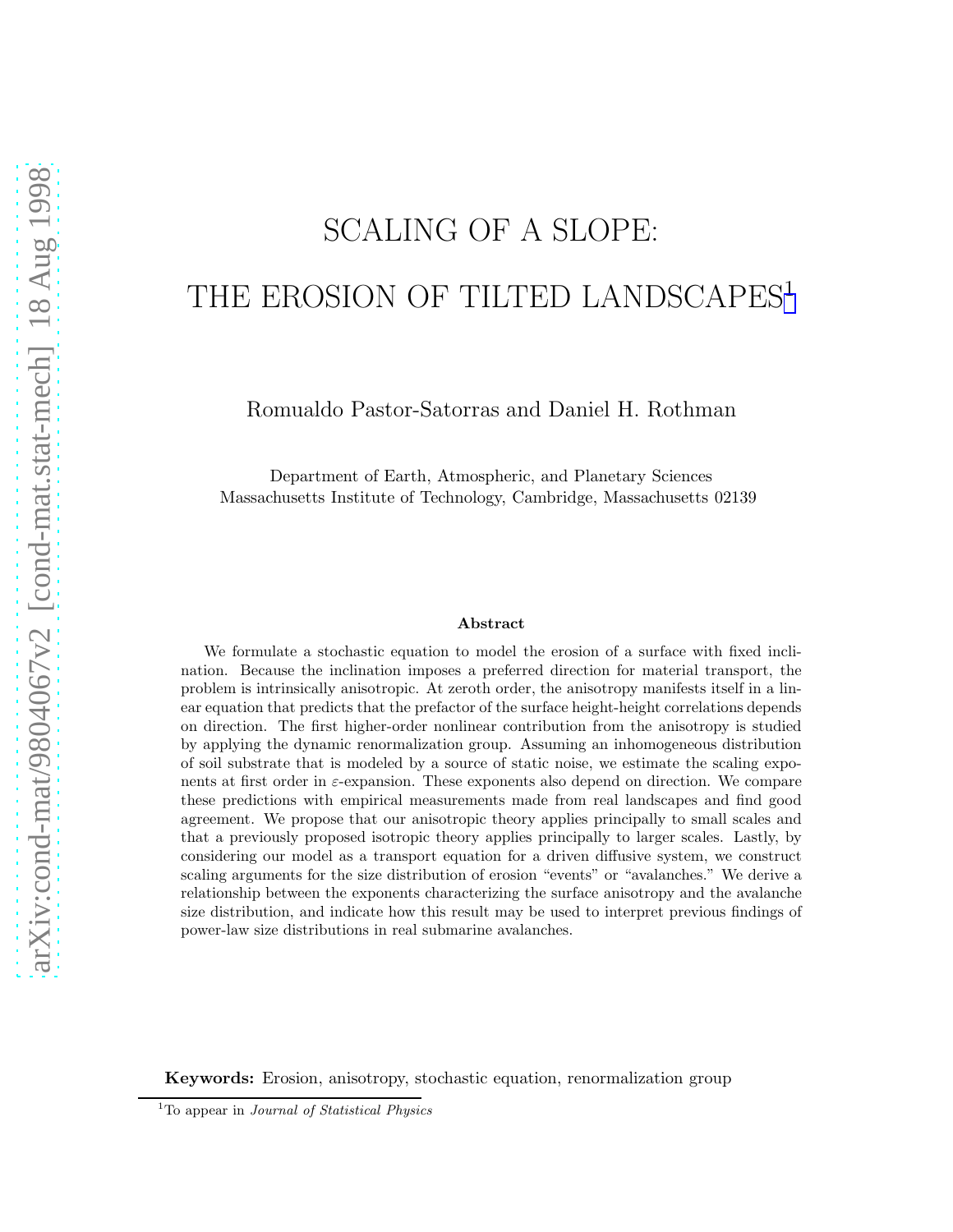## 1 Introduction

One of the great challenges faced by modern research in nonlinear physics is the construction of predictive theories for systems in which the underlying equations of motion are not known. An example that has recently created much interest is the flow of sand, or, more generally, granular fluids[[1](#page-18-0), [2\]](#page-18-0). One expects that the Navier-Stokes equations do not apply to granular flow because of the dissipative nature of grain-grain collisions. Although physical arguments havebeen used to deduce equations of motion applicable to certain situations (e.g., see Ref. [[3](#page-18-0)]), a comprehensive theory of granular flow remains elusive.

Stillmore complicated than sand is the flow of wet sand [[4](#page-18-0)]. Viewed naively, in such a situation we retain the complexity of the Navier-Stokes equations and add to it the complicated frictional stresses of a granular heap. In this paper we shall concern ourselves with wet sand in the form of a particular problem in geomorphology. Specifically, we study the erosion of a landscape due, usually but not exclusively, to the flow of water over it. Despite the obvious difficulties of this problem, our aim is to obtain some simple results that offer fundamental insight into erosion. Why we expect to do so deserves some further comment.

There is now a wealth of empirical evidence that shows that real landscapes exhibit some form of scale invariance[[5](#page-18-0)]. These scaling laws come in many forms. Perhaps best known are those that describe the branching of river networks [\[5\]](#page-18-0). These are not the scaling laws that interest us here, however. Instead, we wish to view the problem of topography more generally, by examining statistical properties of surfaces  $h(\mathbf{x})$ , where x denotes the horizontal position and h is the topographic height or elevation.

The statistics that primarily interest here are the height-height correlation functions

$$
C(\mathbf{r}) = \langle |h(\mathbf{x} + \mathbf{r}) - h(\mathbf{x})|^2 \rangle_{\mathbf{x}}^{1/2}.
$$
 (1)

Scale invariance comes in the form of *self-affinity* [[6](#page-18-0)]. In other words,  $C(r) \sim r^{\alpha}$ , where  $\alpha$  is known as the roughness exponent. Various empirical measurements in different sorts of terrain show that this power-law form may hold over an order of magnitude or more, with some measurements indicating that  $\alpha$  is small  $(0.30 < \alpha < 0.55)$  [7-13] while others show it to be large  $(0.70 < \alpha < 0.85)$  [9-16].

Although there is not much agreement on the value of the scaling exponent  $\alpha$ , the occurrence of scaling itself is fairly common. We are therefore led to consider theoretical models whose solutions also exhibit scaling. These models are stochastic partial differential equations that are Langevin equations for the evolution of a surface [\[7\]](#page-18-0). One of our goals here is to derive such an equation that predicts some aspects of the observed scaling. Our hope is that our predictions are general and independent of details such as material properties, climate, etc. Thus we hope that our model exhibits some degree of universality [[8](#page-18-0)].

For our model to exhibit universality, we must identify a class of topographic evolution problems for which we may make quantitative predictions. The class of problems we discuss here are problems in which symmetry is broken by the existence of a preferred direction downhill—for the flux of eroded material. Following work we have already reported in a brief Letter [\[9](#page-18-0)], we derive an anisotropic noisy diffusion equation to describe erosion at the small length scales where the preferred direction is fixed throughout space. The linear regime of this equation predicts that  $C(\mathbf{r})$  is anisotropic at the level of its prefactors. The predicted anisotropy is testable, and empirical studies in progress show that it works with unusual generality [\[10](#page-18-0)]. Under the additional assumptions that the flux of eroded material increases with increasing distance downslope and that the dominant effects of noise are fixed in space, we find, using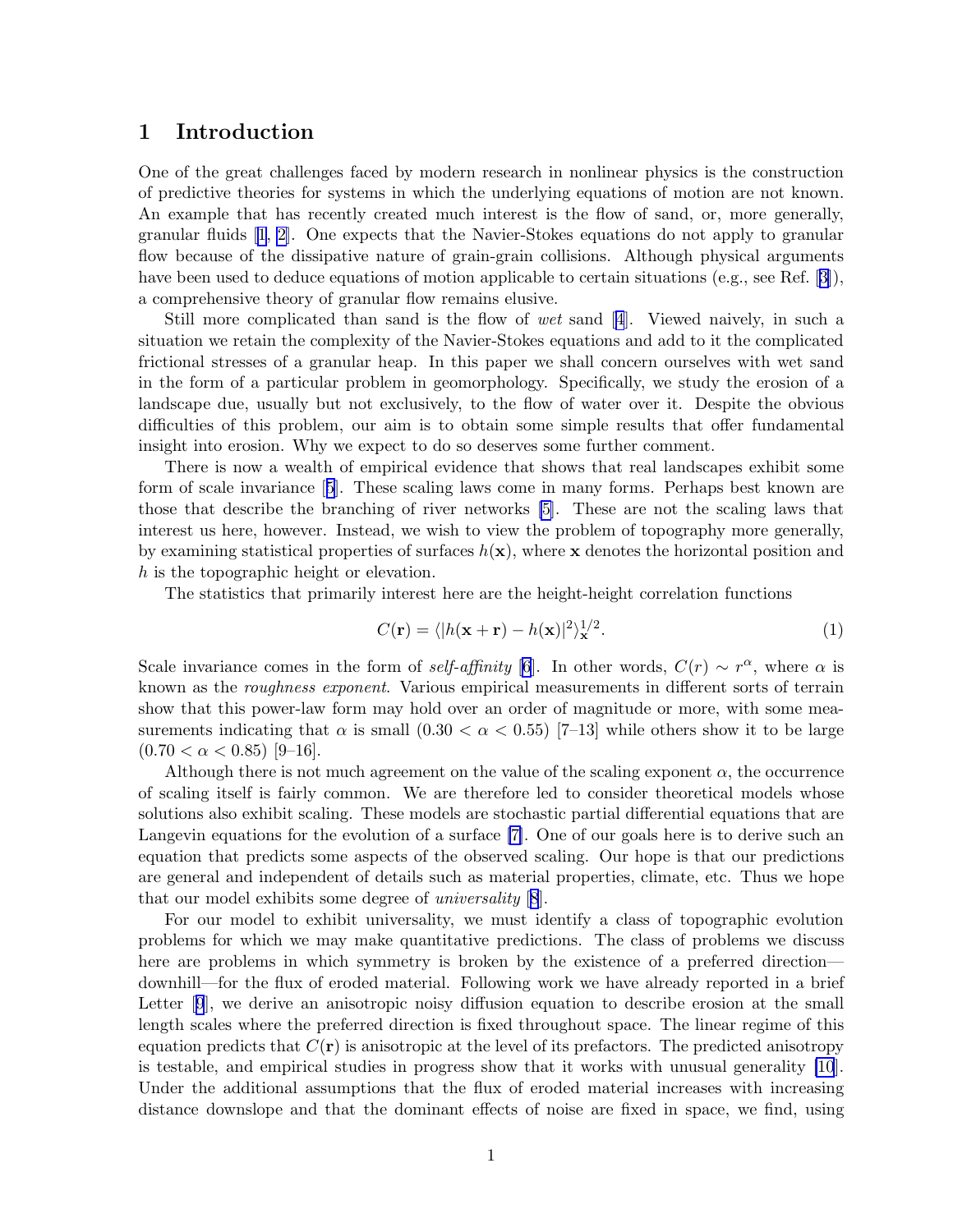<span id="page-2-0"></span>the dynamic renormalization group, that not only is  $C(\mathbf{r})$  anisotropic, but that it scales with different exponents that correspond to the downhill direction and the direction perpendicular to the downhill direction. This result is also testable, and we present one example, made from the topography of the continental slope off the coast of Oregon, in good agreement with our predictions.

An additional conclusion of our study concerns the wide range of values of  $\alpha$  that have been reported in the literature. It has been proposed previously [[11\]](#page-18-0) that observations of  $\alpha \simeq 0.4$ could be explained by the Kardar-Parisi-Zhang (KPZ) equation[[12\]](#page-18-0)

$$
\frac{\partial h}{\partial t} = \nu \nabla^2 h + \frac{\lambda}{2} |\nabla h|^2 + \eta. \tag{2}
$$

In its application to geomorphology,  $\nu$  is a topographic diffusivity coefficient,  $\lambda$  is related to the velocity of erosion in the direction normal to the surface, and  $\eta$  is a source of random noise that is uncorrelated in space and time. We observe here that if equation (2) really does capture some aspects of topographic evolution, then it applies only to those cases in which  $\alpha$ is found to be small. It turns out that most observations of small  $\alpha$  are made at large length scales where no preferred direction is easily identified [7–13], whereas observations of large  $\alpha$ are usually associated with small length scales [9–16]. Because the average results predicted by our anisotropic theory are consistent with these large- $\alpha$  observations, we can tentatively identify two "universality classes" of topographic evolution. In the KPZ class, topography evolves isotropically (perhaps due to internal tectonic stresses) at large length scales and yields small roughness exponents, while in our anisotropic class, topography evolves erosively, "one slope at a time," at small length scales and yields large roughness exponents. We lend some support to this conclusion by showing evidence of such a crossover in a single topographic dataset.

The general framework of our theory also allows us to make some contact with the larger field of "self-organized criticality" (SOC)[[13\]](#page-18-0). Specifically, sloping submarine topography gives rise to underwater avalanches. These avalanches create flows, known as turbidity currents [\[14](#page-18-0)], that eventually come to rest as sedimentary deposits called turbidites [\[15](#page-18-0)]. A number of recent studies have indicated that the size distribution of these natural avalanches may follow the power-law scaling predicted by SOC sandpile models[[16, 17](#page-18-0), [18](#page-18-0)]. Here we show how our theory for topographic evolution may be linked to the SOC theory for avalanche sizes. Specifically, we derive a relation between the anisotropic correlations of the slope and the size distribution of the avalanches.

This long introduction will have succeeded if the reader is convinced that the concepts of scaling and universality may have some applicability to understanding some generic features of our natural environment. In this spirit, it is our pleasure to dedicate this paper to Leo Kadanoff.

# 2 Mathematical formulation

We begin our discussion with a brief introduction to stochastic equations for surface growth [[19, 20](#page-18-0)]. We first review some standard isotropic models, and briefly remark on their applicability to geomorphology. We then introduce our anisotropic model. Analysis of the model is deferred to the following section.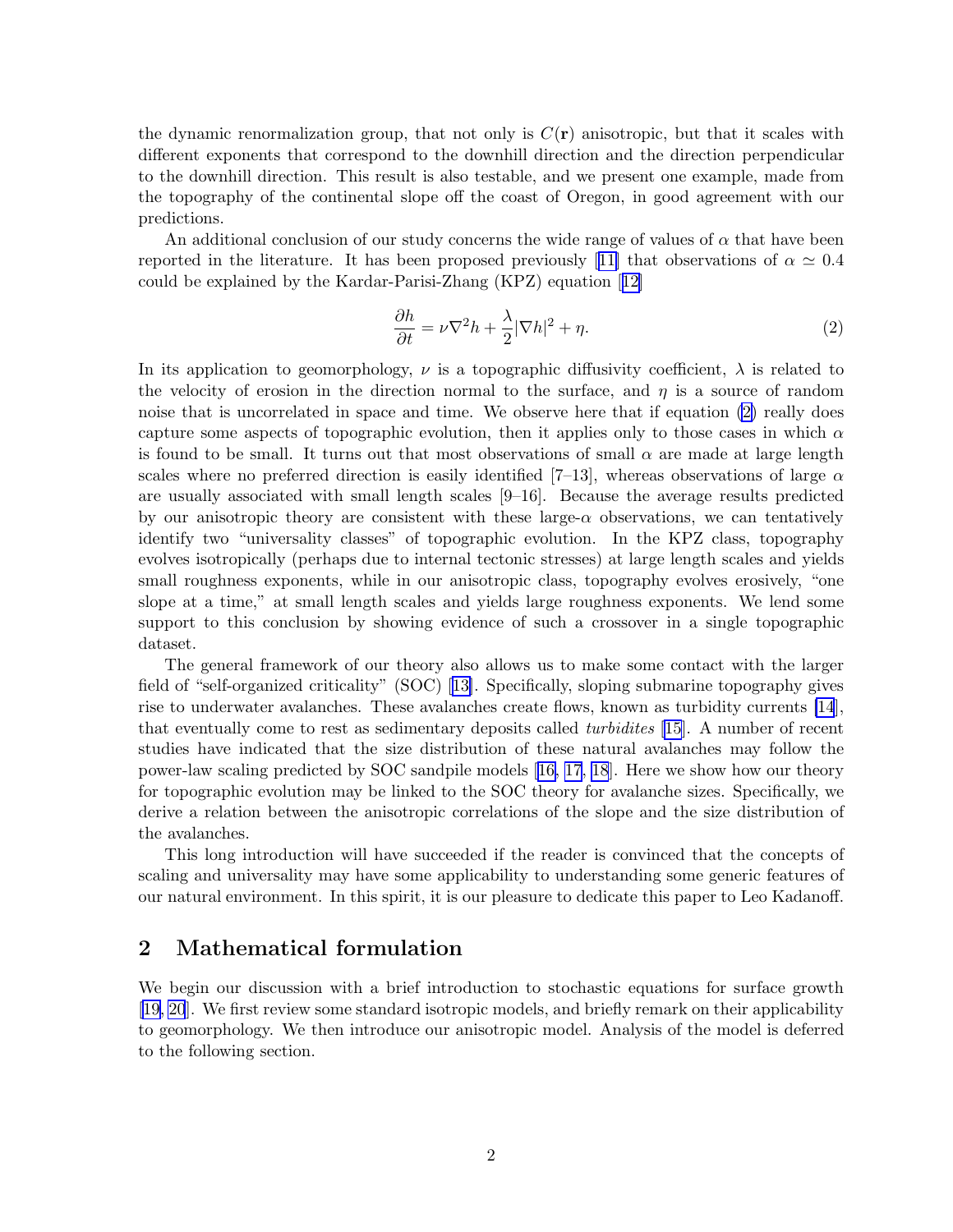#### 2.1 Isotropic surface growth

Our objective is to determine the evolution of the surface  $h(\mathbf{x}, t)$ , where, as we have already stated, h is the height of the surface at position  $x$  and time t. We assume that h is single valued—that is, overhangs are not allowed. The general form of an equation for h that we consider here is

$$
\frac{\partial h(\mathbf{x},t)}{\partial t} = \mathcal{F}[h(\mathbf{x},t)] + \eta(\mathbf{x},t). \tag{3}
$$

F represents the flux of eroded material, and  $\eta$  is a source of random noise that allows us to include random fluctuations in the growth process. In the absence of specific information on  $\mathcal{F}$ , one generally seeks to first identify all applicable physical symmetries and conservation laws. This then allows the construction of the simplest possible form of  $\mathcal F$  compatible with these constraints[[20](#page-18-0)].

Of the vast number of equations such as  $(3)$  that have been proposed in recent years [\[19](#page-18-0), [20](#page-18-0)], here we restrict the discussion to models that have been proposed for the study of erosion at large length and long time scales. These may be divided roughly into two categories: those which conserve a material flux **J** and those which do not. In the conservative models,  $\mathcal{F} = -\nabla \cdot \mathbf{J}$ , where **J** is the current of material. The simplest of these has  $\mathbf{J} = -\nabla h$  and no noise, leading to the classical diffusion equation, which, in geomorphology, was first popularized by Culling[[21\]](#page-18-0):

$$
\frac{\partial h}{\partial t} = \nabla^2 h. \tag{4}
$$

The diffusion equation alone, however, cannot explain the formation of stable self-affine landscapes. If we add uncorrelated noise, we obtain the so-called Edwards-Wilkinson equation [[22, 23](#page-18-0)]. With this equation we can obtain true self-affine surfaces, but in the relevant number of dimensions (i.e., when the dimensionality of the position vector  $x$  is  $d = 2$ ), the noisy version of equation (4) predicts that correlations decay logarithmically (i.e.,  $\alpha = 0$ ) [\[22](#page-18-0), [23\]](#page-18-0). Thus neither the deterministic nor stochastic form of equation (4) is compatible with the aforementioned observational evidence.

Partly as a remedy for this problem, non-conservative equations have been proposed. The most popular of these is the KPZ equation([2](#page-2-0)). As Sornette and Zhang [\[11](#page-18-0)] have remarked, the KPZ equation is attractive as a model of erosion because it is the simplest surface growth equation that can generate a nontrivial  $(\alpha \neq 0)$  self-affine landscape. Specifically, the KPZ equation contains the necessary ingredients of nonlinearity and noise. Roughly speaking, the nonlinearity results from a uniform rate of erosion, at all locations  $x$ , in the direction normal to the surface, and the noise accounts for the irregularities of the process in time and space. The roughness exponent reported for KPZ in  $d = 2$  by numerical integration varies between 0.2 and 0.4 [\[24](#page-18-0), [25, 26](#page-18-0)]. As discussed above, these values are in reasonable agreement with observations at large length scales, where one finds that  $0.30 < \alpha < 0.55$  [7-13]. Thus the KPZ scenario of non-conservative isotropic growth normal to the surface may indeed apply to some aspects of large-scale landscape evolution.

#### 2.2 An anisotropic model

As discussed in the introduction, the predictions of the KPZ equation do not agree with many measurements made on landscapes at small length scales [9–16]. Thus some other physical mechanisms must be dominant in this range. Here we propose that evolution at small length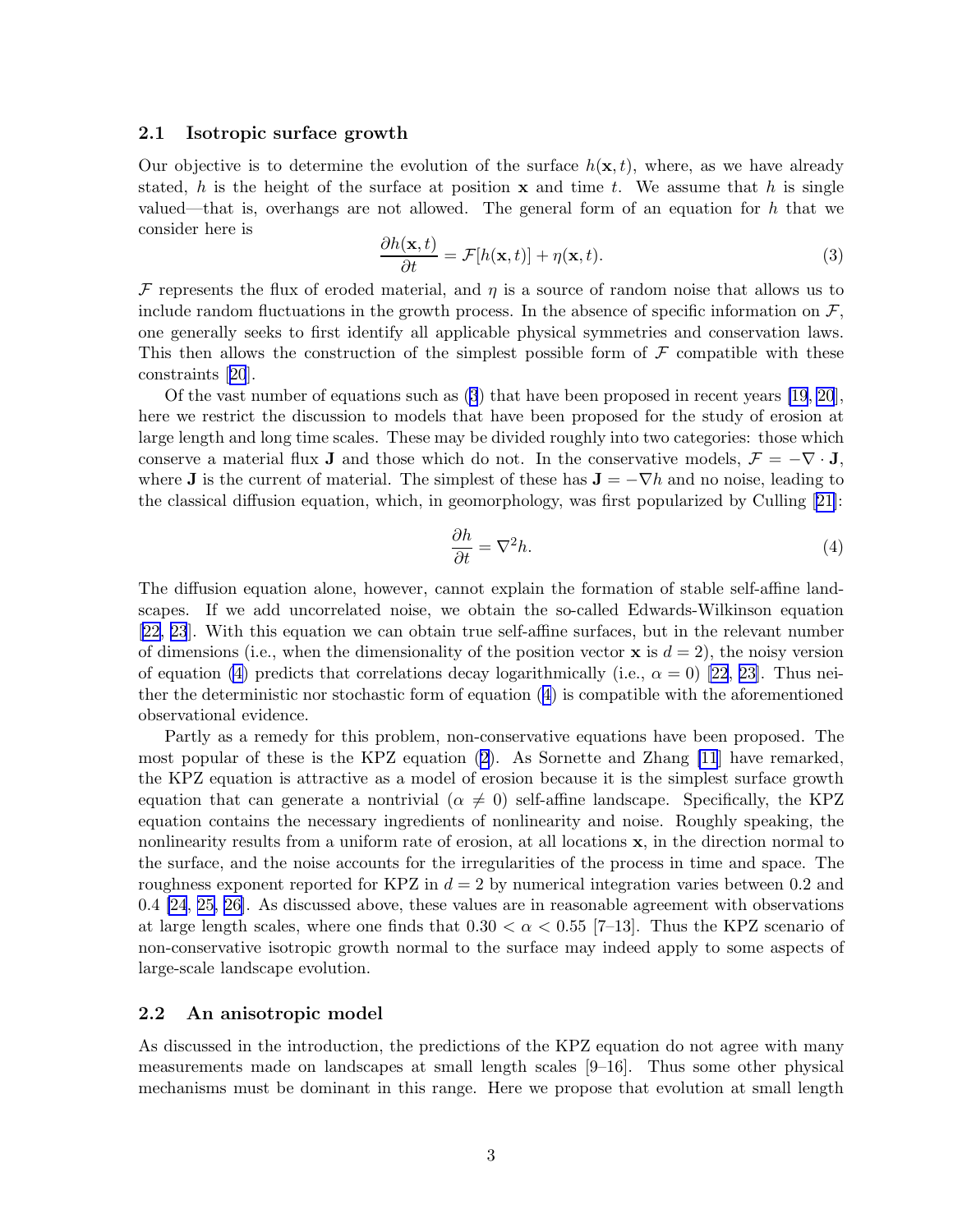<span id="page-4-0"></span>

Figure 1: Schematic configuration of an anisotropic landscape in  $d = 2$ .

scales is strongly influenced by the breaking of symmetry induced by the presence of a slope of fixed inclination.

Figure 1 depicts the framework for our theory. The vector  $e_h$  is the growth direction in our parametrization. Note that  $e_h$  is measured from the top of the slope downwards. The action of gravity selects a preferred direction given by the vector  $\mathbf{e}_{\parallel}$ , which is essentially defined by the direction "downhill," and which coincides with the average direction of the flow of material. The symbol  $\mathbf{e}_{\perp}$  stands in general for the subspace of directions perpendicular to  $\mathbf{e}_{\parallel}$ . For a real landscape, this subspace is spanned by a single vector. Later we generalize to landscapes on  $\mathbb{R}^d$ , in which case the perpendicular subspace has dimension  $d-1$ . The framework of Fig. 1 is completed by imposing fixed boundary conditions at the top of the slope (i.e., at  $x_{\parallel} = 0$ ), or by imposing the symmetry  $x_{\parallel} \rightarrow -x_{\parallel}$ .

Because Fig. 1 explicitly distinguishes between the two directions  $\mathbf{e}_{\perp}$  and  $\mathbf{e}_{\parallel}$ , we expect this same anisotropy to be reflected in the correlation function  $C(\mathbf{r})$ . Thus, if h is self-affine, we expect different roughness exponents for correlations measured in each of the directions  $\mathbf{e}_{\parallel}$  and  $\mathbf{e}_{\perp}$ . Specifically, we define  $\alpha_{\parallel}$  and  $\alpha_{\perp}$  such that  $C_{\parallel}(x_{\parallel}) \sim |x_{\parallel}|^{\alpha_{\parallel}}$  for correlations along fixed transects  $\mathbf{x}_{\perp}^0 = \text{const.}$ , and  $C_{\perp}(\mathbf{x}_{\perp}) \sim |\mathbf{x}_{\perp}|^{\alpha_{\perp}}$  for correlations along fixed transects  $x_{\parallel}^0 = \text{const.}$ where in general  $\alpha_{\parallel} \neq \alpha_{\perp}$ . These relations are summarized by the single scaling form

$$
C(x_{\parallel}, \mathbf{x}_{\perp}) \sim b^{\alpha_{\parallel}} C(b^{-1}x_{\parallel}, b^{-\zeta_{\parallel}} \mathbf{x}_{\perp}),
$$
\n<sup>(5)</sup>

where  $\zeta_{\parallel}$  is the *anisotropy exponent*. The roughness exponents  $\alpha_{\parallel}$  and  $\alpha_{\perp}$  are related to  $\zeta_{\parallel}$  by

$$
\alpha_{\perp} = \frac{\alpha_{\parallel}}{\zeta_{\parallel}}.\tag{6}
$$

The anisotropy exponent  $\zeta_{\parallel}$  accounts for the different rescaling factors along the two main directions. Since the space is anisotropic, when performing a scale change, we must rescale  $x_{\parallel}$ and  $\mathbf{x}_\perp$  by different factors  $b_{\parallel}$  and  $b_{\perp}$ , respectively, if we are to recover a surface with the same statistical properties. We assume that this scaling is self-affine, such that

$$
\zeta_{\parallel} = \frac{\log b_{\perp}}{\log b_{\parallel}} = \text{const.} \tag{7}
$$

Note that  $\zeta_{\parallel}$  defines only the ratio of the roughness exponents, but not their precise magnitudes; moreover, the scaling form (5) is not unique. We can also express the rescaling along the direction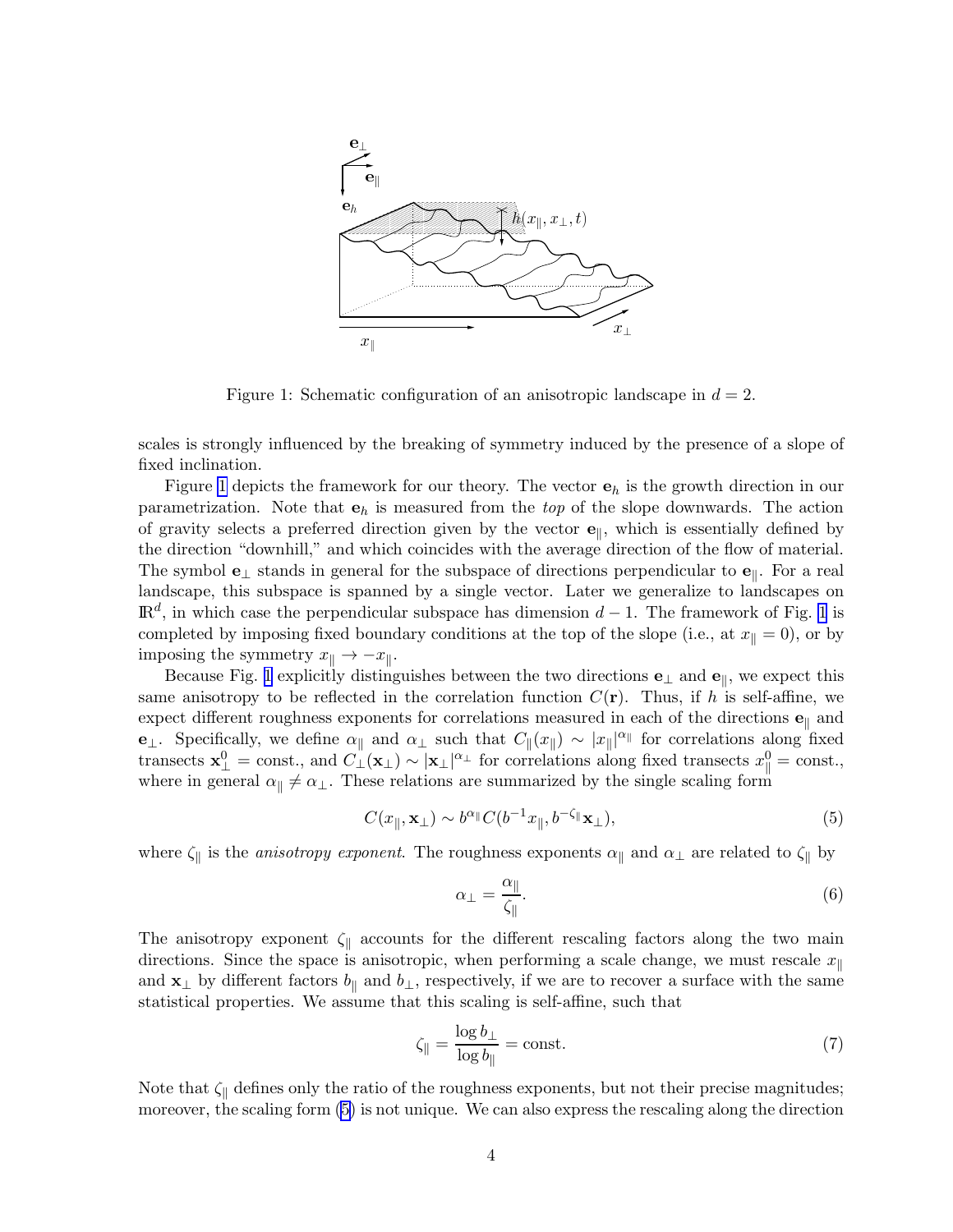<span id="page-5-0"></span> $\mathbf{e}_{\perp}$  by writing

$$
C(x_{\parallel}, \mathbf{x}_{\perp}) \sim b^{\alpha_{\perp}} C(b^{-\zeta_{\perp}} x_{\parallel}, b^{-1} \mathbf{x}_{\perp}),
$$
\n(8)

wherewe have used the anisotropy exponent  $\zeta_{\perp} = 1/\zeta_{\parallel}$ . Both scaling forms ([5](#page-4-0)) and (8) are completely equivalent.

We seek a single stochastic equation for the landscape height  $h$ . We assume that the deterministic motion of the underlying soil is locally conserved such that

$$
\frac{\partial h}{\partial t} = -\nabla \cdot \mathbf{J} + \eta,\tag{9}
$$

where  $J$  is the current of soil per unit length. The soil however is not globally conserved, since it is lost at the bottom boundary. Conservation is also broken by the addition of a stochastic noise term  $\eta$ , discussed below.

Physically, the current J is expected to reflect two effects. First, we expect a local isotropic diffusing component, tending to smooth out the surface. Second, we expect an average global flow of dragged soil, directed mainly downhill. Thus we postulate the following form for the current:

$$
\mathbf{J} = -\nu \nabla h - \Gamma \nabla_{\parallel} h. \tag{10}
$$

The first term corresponds to Fick's law for diffusion, and represents the isotropic relaxational dynamics of the soil. The second term represents the average flow of soil that is dragged downhill, either due to the flow of water or the scouring of the surface by the flow of the soil itself. The direction of this term is given by the vector  $\nabla_{\parallel} h \equiv \partial_{\parallel} h \mathbf{e}_{\parallel}$ . The term Γ plays the role of an anomalous anisotropic diffusivity. In order to gain insight into the role of  $\Gamma$ , consider the case in which erosion results from the stress exerted on the soil bed by an overland flow Q of water, where Q is the volumetric flow rate though unit area perpendicular to the direction of steepest descent.The greater  $Q$  is, the stronger is the stress [[5](#page-18-0), [27\]](#page-18-0). Moreover, since  $Q$  flows downhill, it increases with distance downslope. Thus  $\Gamma$  must be an increasing function of  $x_{\parallel}$ . Since the fixed inclination implies that h increases with  $x_{\parallel}$ , we choose to parameterize the anomalous diffusion as a function of the height such that  $\Gamma \equiv \Gamma(h)$ . Defining  $\Gamma(h) = \lambda_0 + g(h)$ , with  $g(0) = 0$  and  $G(h) = \int g(h) dh$ , we substitute Eq. (10) into (9). Then, since

$$
g(h)\partial_{\parallel}h = \frac{\mathrm{d}G(h)}{\mathrm{d}h}\partial_{\parallel}h = \partial_{\parallel}G(h),\tag{11}
$$

where we have used the chain rule for the second equality, we obtain

$$
\frac{\partial h}{\partial t} = \nu_{\parallel} \partial_{\parallel}^2 h + \nu_{\perp} \nabla_{\perp}^2 h + \partial_{\parallel}^2 G(h) + \eta,
$$
\n(12)

where  $\nu_{\perp} = \nu$  and  $\nu_{\parallel} = \nu + \lambda_0$ .

We may advance still further by making some additional assumptions. Assuming that  $\Gamma(h)$ is an analytical function, we can perform a Taylor expansion in powers of h. Since all odd powers of h must vanish in order to the preserve the joint symmetry  $h \to -h$ ,  $\mathbf{J} \to -\mathbf{J}$  in Eq. (9), we are left at lowest order with  $g(h) \simeq \lambda_2 h^2$ . By dimensional analysis (see next section and the Appendix) one can check that all the terms  $h^{2k}$  in this expansion are relevant under rescaling. However, the flux  $Q(x_{\parallel})$  of the erosive agent (water or soil) flowing on the surface should grow no faster than  $Q(x_{\parallel}) \sim x_{\parallel}^d$ . Then, taking  $h \sim x_{\parallel}$ , we find that the terms in  $g(h)$  should be of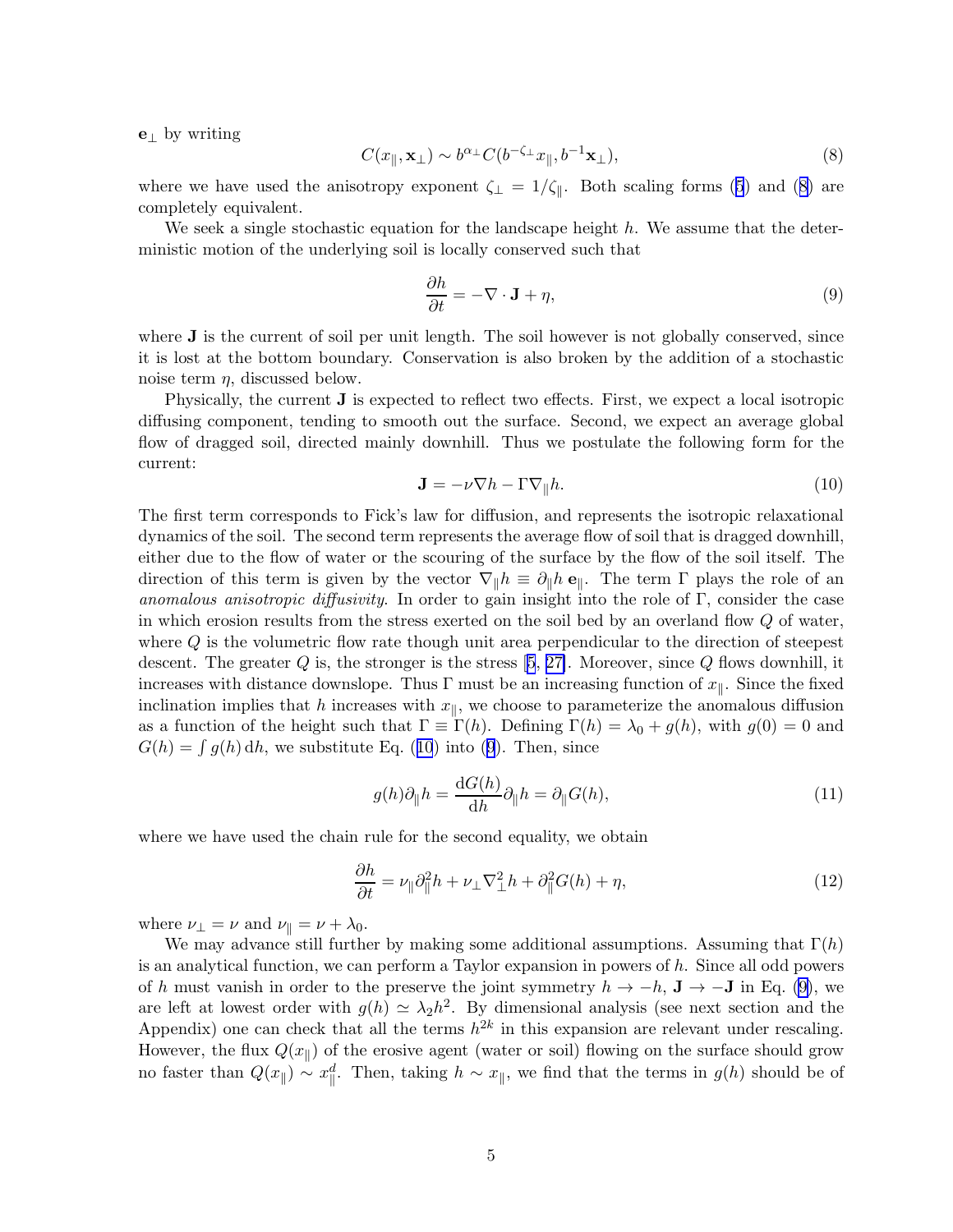<span id="page-6-0"></span>order  $h^d$  or less. Specializing to the case of  $d = 2$  (i.e., real surfaces), we then find it reasonable totruncate  $q$  at second order. Equation ([12\)](#page-5-0) then takes the form

$$
\frac{\partial h}{\partial t} = \nu_{\parallel} \partial_{\parallel}^2 h + \nu_{\perp} \nabla_{\perp}^2 h + \frac{\lambda}{3} \partial_{\parallel}^2 (h^3) + \eta,
$$
\n(13)

where  $\lambda = \lambda_2$ .

Equation (13) constitutes our full nonlinear theory. Note that it differs significantly from the anisotropic driven diffusion equation of Hwa and Kardar[[28](#page-18-0), [29](#page-18-0)]. The differences are essentially due to the form of our current  $J$ , which in our case is suggested not only from symmetry principles, but also from the physics of erosion. We note additionally that, unlike some previous models of landscape erosion that couple two equations—one for the landscape  $h$ , and one for the overland flow  $Q$  [41–44]—here we have implicitly assumed that the effects of  $Q$  may be subsumed into the functional dependence of  $J$  on  $h$ . Specifically, our fundamental assumption of a preferred direction for the current J can be traced to global constraints imposed by the fixed inclination. Thus *average* effects of Q—for example, the fact that the erosion rate increases with  $x_{\parallel}$  for  $\lambda_2 > 0$ —survive our local formulation.

It remains to discuss the issue of noise. We distinguish two possible different sources. First, we may allow a term of annealed (time-dependent) noise,  $\eta(\mathbf{x}, t)$ , depending on time and position, and describing a random external forcing due, for example, to inhomogeneous rainfall. We assume that this noise is isotropic, Gaussian distributed, with zero mean, and correlations

$$
\langle \eta(\mathbf{x},t)\eta(\mathbf{x}',t')\rangle = 2D\delta^{(d)}(\mathbf{x}-\mathbf{x}')\delta(t-t').
$$
\n(14)

Second, we may have a term of quenched (time-independent) noise to account for the heterogeneity of the soil, mimicking the variations in the erodibility of the landscape [\[30](#page-18-0)]. The notion of quenched noise is common in the study of interface growth in a disordered medium, close to thedepinning transition [[31](#page-18-0)]. In this case, the noise is a function of position and height,  $\eta(h, \mathbf{x})$ , with correlations given in general by

$$
\langle \eta(h, \mathbf{x})\eta(h', \mathbf{x}') \rangle = 2\Delta(h - h')\delta^{(d)}(\mathbf{x} - \mathbf{x}'),\tag{15}
$$

where the correlator  $\Delta$  can be taken to be the usual Dirac delta function. For this prescription of quenched noise, however, an analytical approach appears hopeless [\[32](#page-18-0), [33](#page-19-0)]. We therefore propose to relax this definition and represent the quenched randomness of the soil by a static noise  $\eta(\mathbf{x})$ , with correlations

$$
\langle \eta(\mathbf{x})\eta(\mathbf{x}') \rangle = 2D\delta^{(d)}(\mathbf{x} - \mathbf{x}'). \tag{16}
$$

This form of "columnar" noise, despite being a rather crude approximation, has been previously proposed to model soil heterogeneity in cellular automata models of fluvial networks[[34](#page-19-0)]. Moreover, we have found it to be useful for obtaining realistic river networks in numerical simulations [[35\]](#page-19-0). In this paper we primarily consider the case of static noise (16), corresponding to the limit in which the external forcing is constant and the dominant source of noise is the inhomogeneous composition of the soil. Results for the case of thermal noise are described in Ref. [\[9\]](#page-18-0).

# 3 Statistical solutions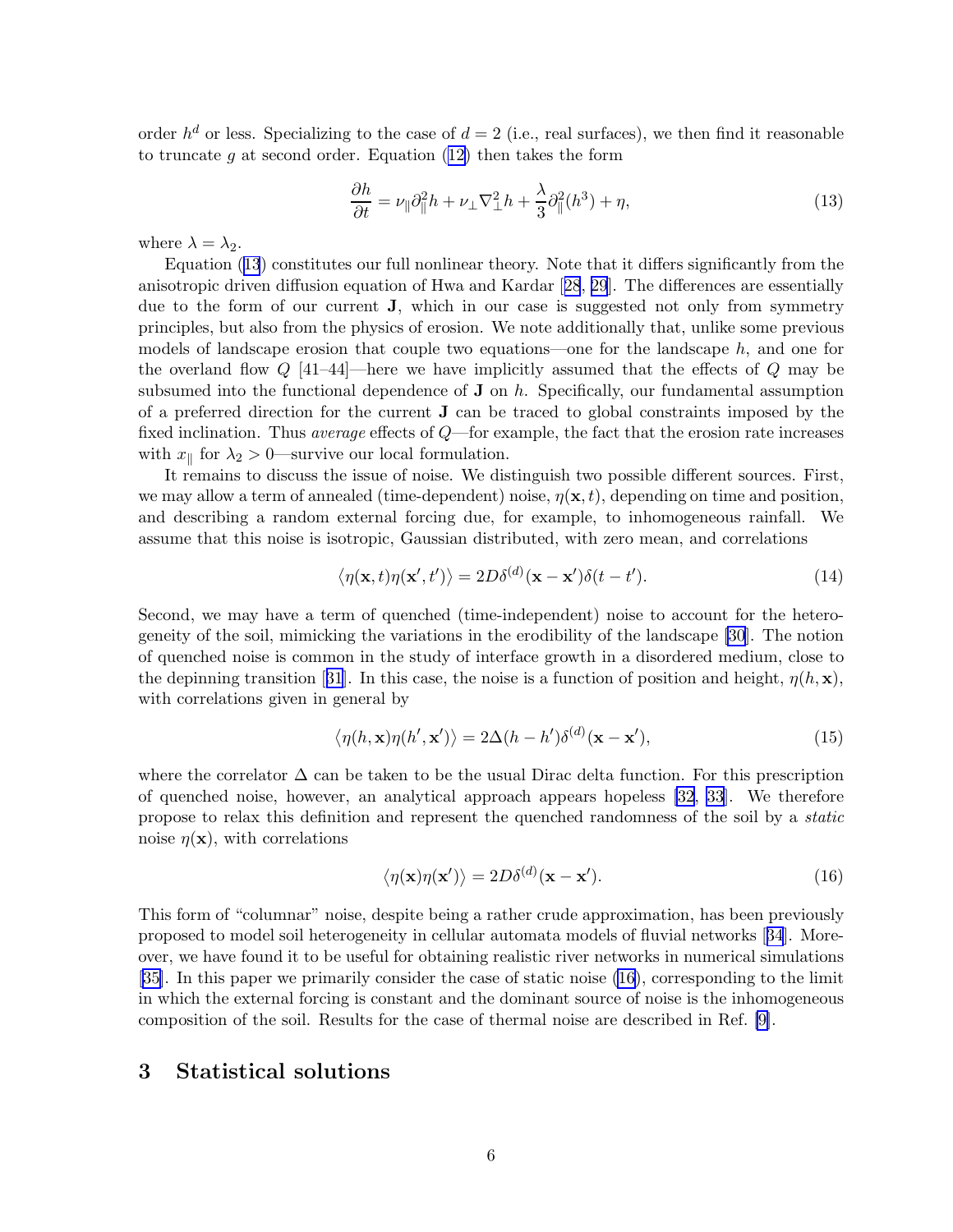#### <span id="page-7-0"></span>3.1 Linear regime

Even in the absence on any nonlinearity, fundamental conclusions may be drawn from [\(12\)](#page-5-0). By setting  $g = 0$  (i.e., by considering  $\Gamma(h) = \lambda_0 \equiv \text{const.}$ ), we obtain the linear equation

$$
\frac{\partial h}{\partial t} = \nu_{\parallel} \partial_{\parallel}^2 h + \nu_{\perp} \nabla_{\perp}^2 h + \eta,\tag{17}
$$

which is an anisotropic counterpart of the Edwards-Wilkinson equation [\[22](#page-18-0), [23](#page-18-0)]. Let us consider for the moment the case of a thermal source of noise  $\eta$  with correlations [\(14](#page-6-0)). In this case, it can be easily shown that the amplitude of the correlation functions along the main directions  $e_{\parallel}$  and  $e_{\perp}$  are inversely proportional to the square root of the diffusivities  $\nu_{\parallel}$  and  $\nu_{\perp}$ , respectively. This inverse proportionality is well known in the isotropic case (see Ref.[[36\]](#page-19-0), Eqs.(2.19), (2.23), and (2.26)). In the anisotropic case, we need only realize that the computation of, say,  $C_{\parallel}$  follows from the correlations of h computed at fixed values of  $\mathbf{x}_\perp$ . We then obtain  $C_\parallel \sim \nu_\parallel^{-1/2}$  $\int_{\parallel}^{-1/2}$  and an analogous result for  $C_{\perp}$ . Thus, in the linear regime (17), the ratio of the correlations in the two principal directions scales like  $1/2$ 

$$
\frac{C_{\perp}}{C_{\parallel}} \sim \left(\frac{\nu_{\parallel}}{\nu_{\perp}}\right)^{1/2}.\tag{18}
$$

In other words, since the preferred direction gives  $\nu_{\parallel} > \nu_{\perp}$  (since the relaxation of material is expected to be faster in the direction  $x_{\parallel}$ ), the topography is quantitatively rougher, at all scales and by the same factor, in the perpendicular direction than in the parallel direction.

In the case of static noise with correlations [\(16\)](#page-6-0), it can be shown by dimensional analysis that the correlation functions are inversely proportional to the diffusivities. In other words,  $C \sim \nu^{-1}$ and Eq. (18) is correspondingly changed. The qualitative prediction  $C_{\perp} > C_{\parallel}$ , however, still holds.

#### 3.2 Nonlinear regime

In this section we summarize the application of the dynamic renormalization group (DRG) [[29,](#page-18-0) [37, 38](#page-19-0), [39](#page-19-0)] to our nonlinear model, Eq. [\(13](#page-6-0)). Further details may be found in the Appendix.

The DRG proceeds in Fourier space by integrating out the fast modes, corresponding to large momentum **k**, over an outer shell  $\Lambda b^{-1} < k < \Lambda$ , where  $\Lambda$  is the upper cutoff in wave vector space. and  $b$  is a rescaling factor. In order to bring the system back to its original size, a rescaling is afterwards performed, through the homogeneous transformation

$$
h(x_{\parallel}, \mathbf{x}_{\perp}, t) = b^{\alpha_{\perp}} h(b^{-\zeta_{\perp}} x_{\parallel}, b^{-1} \mathbf{x}_{\perp}, b^{-z_{\perp}} t). \tag{19}
$$

The anisotropy is given by the exponent  $\zeta_{\perp} \equiv \zeta_{\parallel}^{-1}$  $\int_{\parallel}^{-1}$  [compare with Eqs. [\(5\)](#page-4-0)and ([8](#page-5-0))], and the scaling with respect to time, discussed below, is given by the *dynamic critical exponent*  $z_{\perp}$ .

After performing this transformation, we are left with an equation with the same form as the original one, but with different—renormalized—parameters. The transformation law of these parameters under an infinitesimal rescaling  $b = e^{d\ell}$ ,  $d\ell \to 0$  constitutes the flow equations of the RG. We are interested in the stable fixed points of these equations, corresponding to scale invariant phases in the hydrodynamical limit.

To first order in the coupling constant  $\lambda$ , the flow equations read

$$
\frac{\mathrm{d}\nu_{\parallel}}{\mathrm{d}\ell} = \nu_{\parallel}(z_{\perp} - 2\zeta_{\perp} + \bar{\lambda}),\tag{20}
$$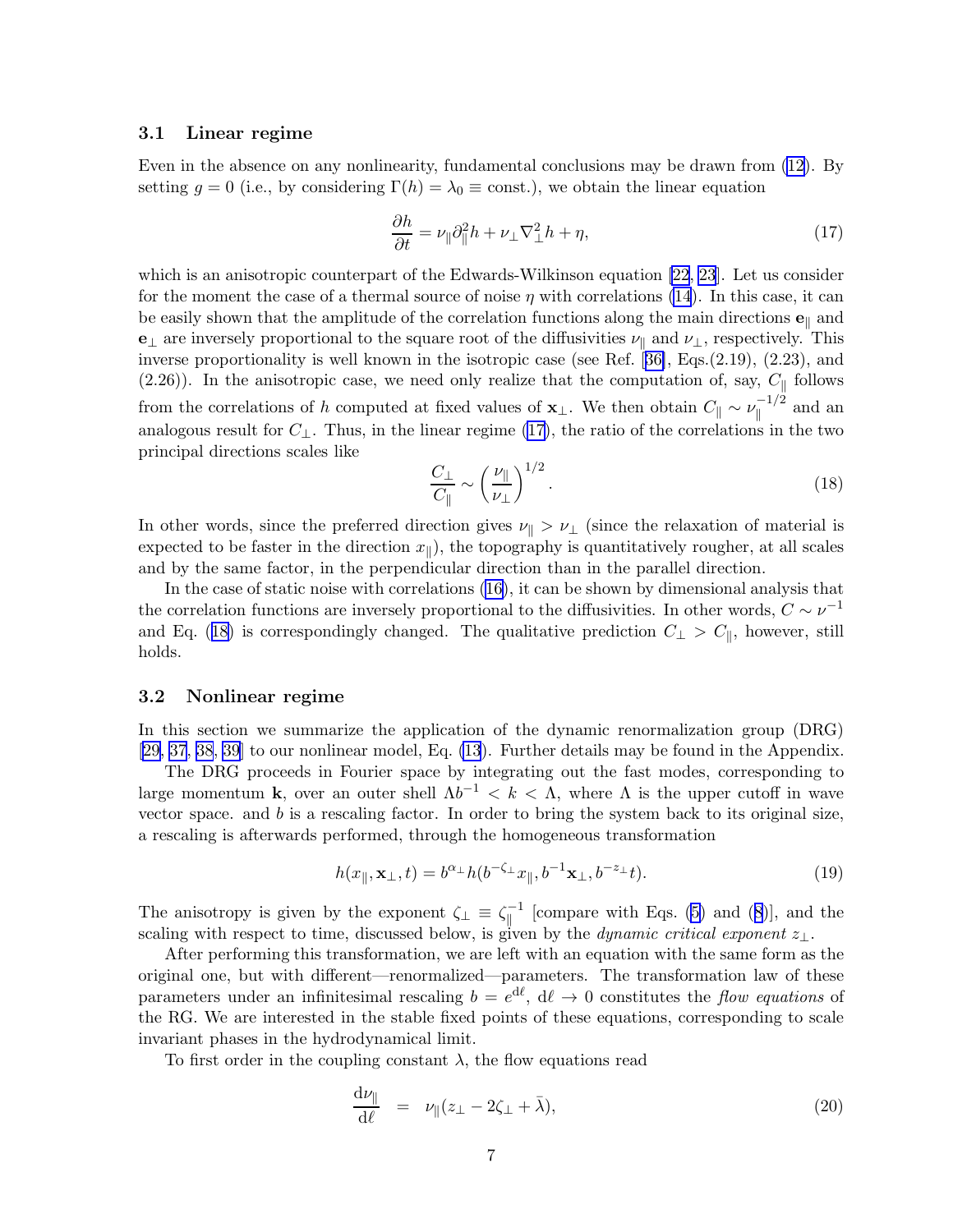$$
\frac{\mathrm{d}\nu_{\perp}}{\mathrm{d}\ell} = \nu_{\perp}(z_{\perp} - 2),\tag{21}
$$

$$
\frac{\mathrm{d}\lambda}{\mathrm{d}\ell} = \lambda \left( z_{\perp} + 2\alpha_{\perp} - 2\zeta_{\perp} - \frac{3}{2}\bar{\lambda} \right),\tag{22}
$$

$$
\frac{\mathrm{d}D}{\mathrm{d}\ell} = D(2z_{\perp} - 2\alpha_{\perp} - \zeta_{\perp} - d + 1). \tag{23}
$$

<span id="page-8-0"></span>Here we have defined the effective coupling constant

$$
\bar{\lambda} = \frac{\lambda D}{2\nu_{\parallel}^{3/2} \nu_{\perp}^{3/2}} \Lambda^{d-4} K_{d-1},\tag{24}
$$

with  $K_d = S_d/(2\pi)^d$  and  $S_d$  the surface area of a d-dimensional unit hypersphere. The flow equations for  $\nu_{\perp}$  and D are exact to all orders in the perturbation expansion. In the case of D, this can be proven to be true for any stochastic equation with a conserved current and a non-conservednoise, independently of the details of the current [[40](#page-19-0)]. For  $\nu_{\perp}$ , this results from the fact that the nonlinearity is proportional to the external momentum  $k_{\parallel}$ , and cannot therefore renormalizea parameter proportional to  $k_{\perp}$  (see Eq. ([13](#page-6-0))) [\[29](#page-18-0)]. Thus Eqs. ([21\)](#page-7-0) and [\(23\)](#page-7-0) provide us with the exact result  $z_{\perp} = 2$ , and with the exact scaling relation  $2z_{\perp} - 2\alpha_{\perp} - \zeta_{\perp} = d - 1$ . The dynamic critical exponent  $z_{\perp}$  measures the saturation length of correlations as a function of time[[11](#page-18-0), [20\]](#page-18-0). However, since the time scales for geomorphologic evolution are many orders of magnitude larger than those available for observation, the actual value of  $z_{\perp}$ , appears, at least at this point, to be purely a matter of speculation.

Given([20\)](#page-7-0)-(24), the effective coupling  $\lambda$  flows under rescaling as

$$
\frac{\mathrm{d}\bar{\lambda}}{\mathrm{d}\ell} = \bar{\lambda}(\varepsilon - 3\bar{\lambda}),\tag{25}
$$

where  $\varepsilon = 4 - d$ . The stable fixed points of (25) are  $\bar{\lambda}_1^* = 0$  for  $d > 4$  and  $\bar{\lambda}_2^* = \varepsilon/3$  for  $d < 4$ . For  $d > 4$  the critical exponents attain their mean-field values  $\alpha_{\perp}^0 = 0$ ,  $\zeta_{\perp}^0 = 1$ , and  $z_{\perp}^0 = 2$ . On the other hand, for  $d < 4$ , the critical exponents computed at first order in  $\varepsilon$  are

$$
\alpha_{\perp} = \frac{5\varepsilon}{12}, \qquad \zeta_{\perp} = 1 + \frac{\varepsilon}{6}, \qquad z_{\perp} = 2. \tag{26}
$$

The physically relevant dimension for erosion in the real world is  $d = 2$ . Even though the result (26) represents only the first terms in a expansion in powers of  $\varepsilon$ , and is therefore valid only approximately for small values of that variable, we can still gain some information by setting  $\varepsilon = 2$ . In this case, we obtain the scaling exponents

$$
\alpha_{\perp} = \frac{5}{6} \simeq 0.83, \ \zeta_{\perp} = \frac{1}{\zeta_{\parallel}} = \frac{4}{3}, \ \alpha_{\parallel} = \frac{\alpha_{\perp}}{\zeta_{\perp}} = \frac{5}{8} \simeq 0.63. \tag{27}
$$

### 4 Comparison with field data

The values (27) predicted for  $\alpha_{\perp}$  and  $\alpha_{\parallel}$  are in reasonable agreement with previous measures made at small length scales [41–48], where the roughness exponent was reported to be between 0.70 and 0.85. This observation lends support to the hypothesis of two "universality classes" for geomorphological evolution. The first of these classes encompasses topographies evolving isotropically at large length scales, and possibly dominated by non-erosive mechanisms such as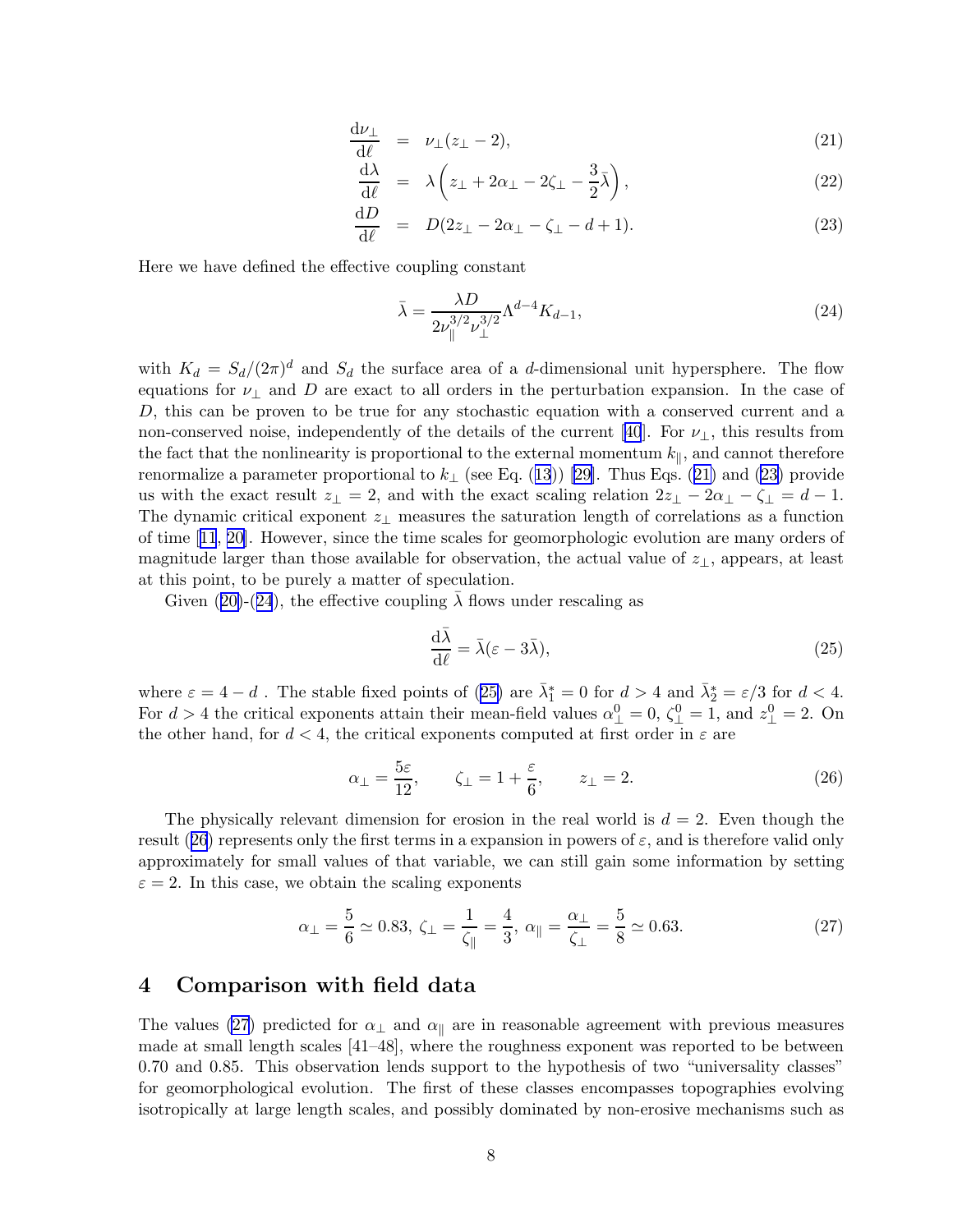

Figure 2: a) Digital elevation map of an area of the Appalachian Plateau, in Northwest Pennsylvania. Elevations are given in meters. The spatial resolution is 90 m. b) Averaged height-height correlation function  $C(r)$  for the landscape in Figure 2a, where r is oriented in the vertical direction of (a). A plot of similar shape, but with smaller values of  $C(r)$ , is obtained in the horizontal case. Logarithms are computed from quantities measured in units of meters.

internal tectonic stresses. A characteristic of this class is a small roughness exponent which is compatible with estimates made from the KPZ equation [\(2\)](#page-2-0). Thus, following the proposal of Sornette and Zhang, we can identify the KPZ equation as a description of some universal features of the large scale dynamics. On the other hand, for small length scales we expect anisotropic effects to be dominant. The anisotropy, which is induced by small-scale inclinations of the landscape, would lead to a purely erosive dynamics, which in turn should yield the large roughness exponents predicted by our theory.

If these two universality classes do indeed exist at different length scales, then one should be able to find evidence of a crossover from one regime to another in the same piece of topography. Specifically, one expects that the correlation function should change from a high  $\alpha$  regime at short length scales to a low  $\alpha$  regime at large length scales. This sort of crossover has indeed been reported several times in the literature[[41, 42](#page-19-0), [43](#page-19-0), [44](#page-19-0), [45\]](#page-19-0). Indeed, Ref. [\[42](#page-19-0)] has already suggested that the crossover length separates a small-scale erosive regime from largescale tectonic deformation. Ref.[[45\]](#page-19-0), on the other hand, suggests that the crossover separates length scales which have had sufficient time to fully develop in a KPZ-like way and those which have not. Although it is beyond the scope of this paper to make a definitive argument in favor of either of these interpretations, in Figure 2 we present measurements of our own, from the Appalachian Plateau in NW Pennsylvania. Figure 2 also suggests the presence of a crossover, here located at a characteristic scale of about 1 km. We note that in topography depicted in Figure 2a, the principal features are deeply eroded channels with a characteristic width of order 1 km. The long wavelength features, on the other hand, have resulted from tectonic stresses associated with the formation of the Appalachian Mountains. Thus, based on the evidence of this example, we prefer the interpretation of Ref.[[42\]](#page-19-0).

In Figure 2 there is no obvious preferred direction, and all of the measurements reported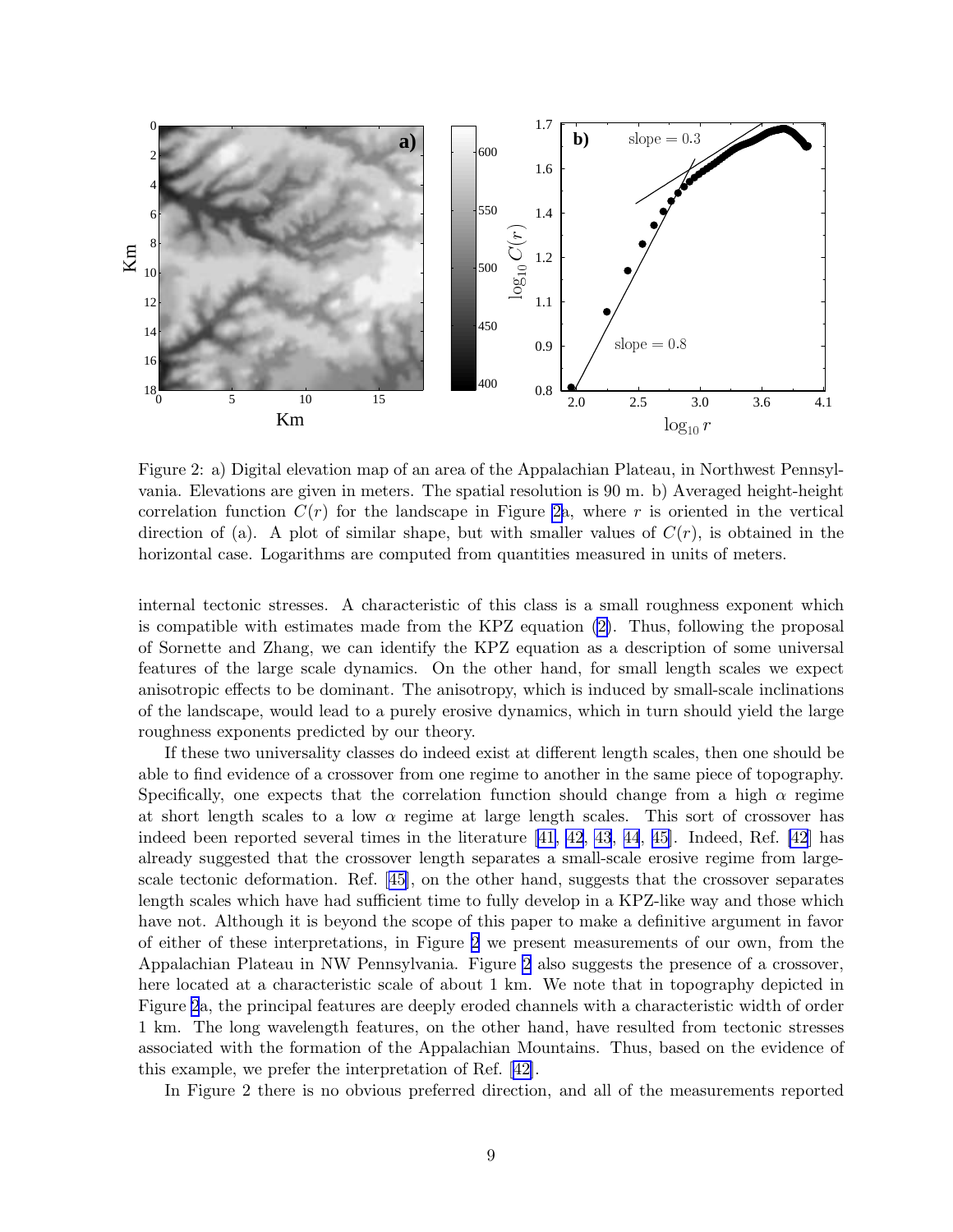<span id="page-10-0"></span>

Figure 3: a) Digital map of a submarine canyon off the coast of Oregon, located at coordinates  $44^{\circ}40'$  N,  $125^{\circ}45'$  W. The vertical axis represents the depth z below sea level. The spatial resolution is 50 m. b) Mean average profile of the canyon, along the direction  $x_{\parallel}$ . All units are given in meters.

in the literature were either averaged over all directions or the direction of the measurements was not reported. Thus, to check the full validity of our results with natural topography that has an unambiguous preferred direction, we have analyzed digital bathymetric maps of the continental slope off the coast of Oregon. In this case the slope results from the relatively abrupt increase in the depth of the seafloor as the continental shelf gives way to the deeper continental rise. Figure 3a shows one portion of this region. Here the main feature of the topography is a deep incision called a submarine canyon. In this region, submarine canyons are thought to have resulted from seepage-induced slope failure[[46\]](#page-19-0), which occurs when excess pore pressure within the material overcomes the gravitational and friction forces on the surface of the material, causing the slope to become unstable. Slope instabilities then create submarine avalanches, which themselves can erode the slope as they slide downwards.

In order to make comparisons with our predictions [\(27\)](#page-8-0), we have computed the correlation functions  $C_{\parallel}$  and  $C_{\perp}$ , corresponding, respectively, to the parallel and perpendicular directions of the seafloor topography in Fig. 3a. The computation of  $C_{\perp}$  follows naturally from its definition but the computation of  $C_{\parallel}$  deserves some comment. The fluctuations measured by  $C_{\parallel}$  must be defined with respect to an appropriate average profile. One expects that geologic processes other than erosion (e.g., tectonic stresses) are responsible for long-wavelength deformations in the parallel direction. Assuming that these deformations are on average constant in the perpendicular direction, we may estimate such systematic corrections by computing the mean profile along the parallel direction,

$$
h_{\text{av}}(x_{\parallel}) = \frac{1}{L_{\perp}} \int \mathrm{d}x_{\perp} h(x_{\parallel}, x_{\perp}), \tag{28}
$$

where  $L_{\perp}$  is the length of the system in the perpendicular direction. We have plotted  $h_{\text{av}}$  in Fig. 3b. We use it to detrend h by computing the correlation function  $C_{\parallel}$  from the fluctuations of the detrended surface  $\tilde{h} = h - h_{av}(x_{\parallel}).$ 

Figure [4](#page-11-0) shows the plots of  $C_{\parallel}$  and  $\ddot{C}_{\perp}$ , corresponding to the topography in Fig. 3a. One sees that the least-squares estimates of the roughness exponents,  $\alpha_{\parallel} \simeq 0.67$  and  $\alpha_{\perp} \simeq 0.78$ , exhibit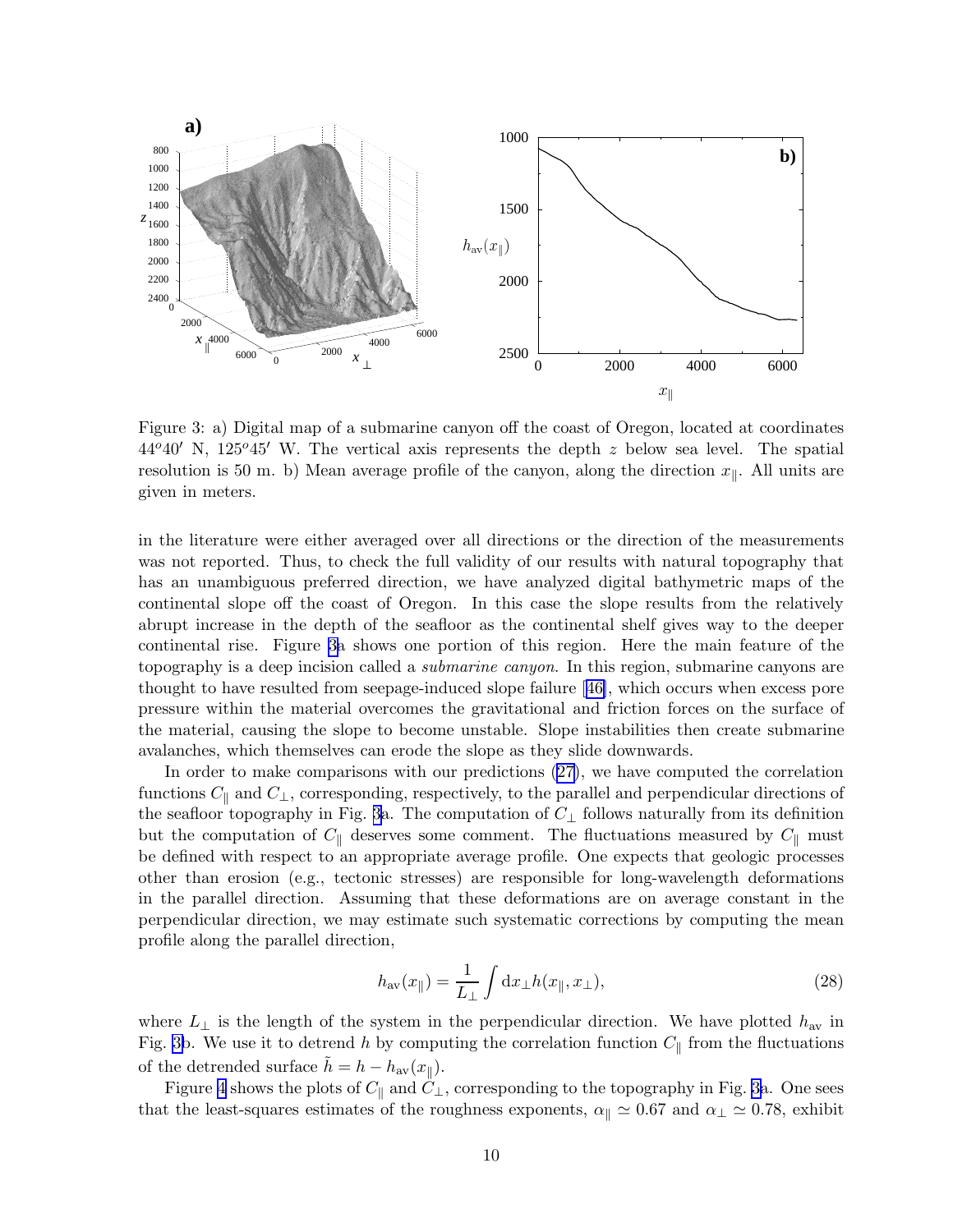<span id="page-11-0"></span>

Figure 4: Height-height correlation functions computed along the parallel  $(C_{\parallel})$  and perpendicular  $(C<sub>⊥</sub>)$  directions for the landscape shown in Fig. [3](#page-10-0)a. Solid lines are least-squares fits to the scaling region. The logarithms are computed from quantities measured in meters.

a surprisingly good fit to our theoretical predictions([27](#page-8-0)).

We have also measured  $C_{\parallel}$  and  $C_{\perp}$  in some desert environments. One such example is shown in Figure [5](#page-12-0), corresponding to an area near Marble Canyon, in Northeast Arizona. In these cases we do not obtain conclusive power law scaling, but we almost always find  $C_{\perp}/C_{\parallel} > 1$ , as predicted by the linear theory. (Indeed, at small scales in this case, we find  $C_{\perp} \simeq 1.8 C_{\parallel}$ ) Thus, while the example of Figure [3](#page-10-0) may be in some sense specialized, one of our main predictions that the topography in the perpendicular direction is rougher than the topography in the parallel direction—seems to be of fairly general validity.

# 5 Size distribution of avalanches

Real sloping topography can erode episodically in a series of infrequent events. This episodic erosion amounts to a series of avalanches.

For the case of sloping submarine topography such as that shown in Figure [3](#page-10-0)a, such avalanches can create gravity-driven flows [\[14](#page-18-0)] of suspended sediment. When these flows finally come to rest, the sediment settles out. Then, over geologic time, the sediment solidifies to form sedimentary rocks known as turbidites [[15\]](#page-18-0). Partly because these sedimentation events are widely spaced in time, individual layers of rock may be associated with each avalanche-like sedimentation event. The thickness of these layers may be assumed to be related to the size, or volume of sediment, associated with the avalanche that created them.

Recent empirical studies of turbidite deposits show that in some instances a power-law distribution of thicknesses may be observed that extends over nearly two orders of magnitude in thickness [\[16](#page-18-0), [17, 18](#page-18-0)]. In other words, the measurements indicate that the probability  $P_{\Delta}(\Delta)$  of an avalanche resulting in a deposit of thickness  $\Delta$  scales like

$$
P_{\Delta}(\Delta) \sim \Delta^{-\gamma},\tag{29}
$$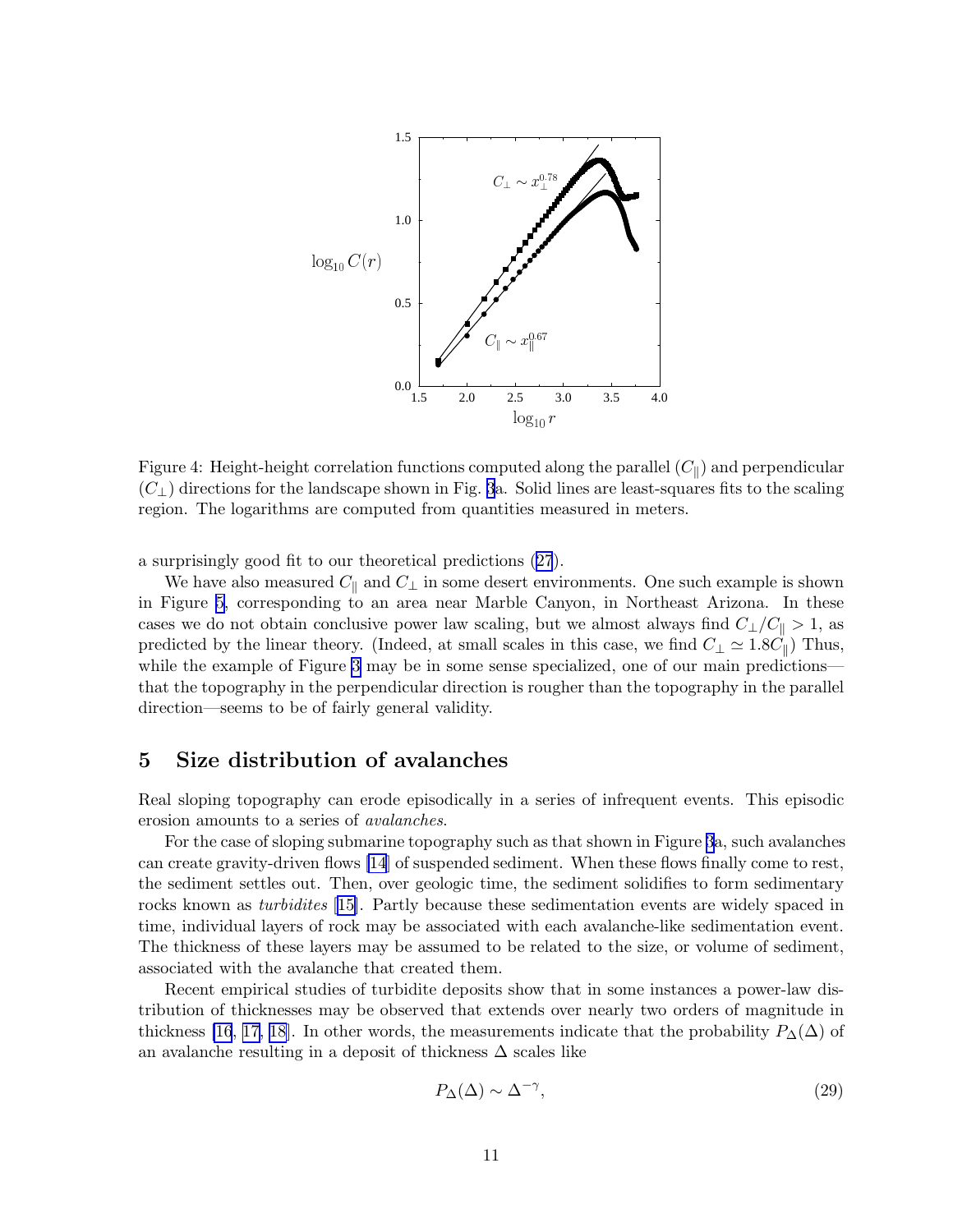<span id="page-12-0"></span>

Figure 5: a) Digital elevation map of an area near Marble Canyon, in Northeast Arizona. Elevations are given in meters, and the spatial resolution is 90 m. b) Height-height correlation functions computed along the parallel  $(C_{\parallel})$  and perpendicular  $(C_{\perp})$  directions for the landscape shown in Fig. 5a. Logarithms are computed from quantities measured in meters.

where  $\gamma$  is a characteristic exponent.<sup>2</sup> In the best documented cases,  $\gamma$  is between about 2 and 2.4[[16](#page-18-0), [17, 18\]](#page-18-0).

Refs.[[17, 18](#page-18-0)] suggested that the power-law distribution [\(29](#page-11-0)) could be the result of a natural manifestation of self-organized criticality (SOC)[[13,](#page-18-0) [47](#page-19-0)]. Systems exhibiting SOC, and in particular, certain models of sandpiles, exhibit a dynamics dominated by avalanche events, in which the number of avalanches of size s scales like the power law

$$
P_s(s) \sim s^{-\tau},\tag{30}
$$

with a characteristic exponent  $\tau$ . Assuming that turbidites result from a series of slumps that may be in some way related to the SOC sandpile models, then, as indicated in Refs. [\[16](#page-18-0), [17](#page-18-0), [18](#page-18-0)], their size distribution may also be given according to a expression similar to (30). One might further expect that this distribution could be related to geometric aspects of the surface from which the avalanches fall. Our objective in this section, then, is to relate the scaling properties of the topography of a sloping surface to the scaling properties of the avalanche size distribution.

To do so, we follow Refs. [\[28](#page-18-0), [29\]](#page-18-0) and view our model([13](#page-6-0)) as a transport equation that describes a driven diffusive system, i.e., a sandpile. Under this assumption, we may compute the probability distribution of the size of the surface area that relaxes as a result of the interplay between the driving force—noise—and the diffusive damping. We assume that this distribution is a power law, with a cutoff due to finite-size effects. Moreover, we expect these relaxing surface patches to exhibit the same anisotropy as the underlying topography. In other words, as shown in Figure [6,](#page-13-0) we assume that the avalanches result from unstable patches of unit thickness with

<sup>&</sup>lt;sup>2</sup>Notethat our notation differs from Refs. [[17, 18](#page-18-0)], where the cumulative distribution of layers was studied. Specifically, their exponent B is equal to, in our notation,  $\gamma - 1$ .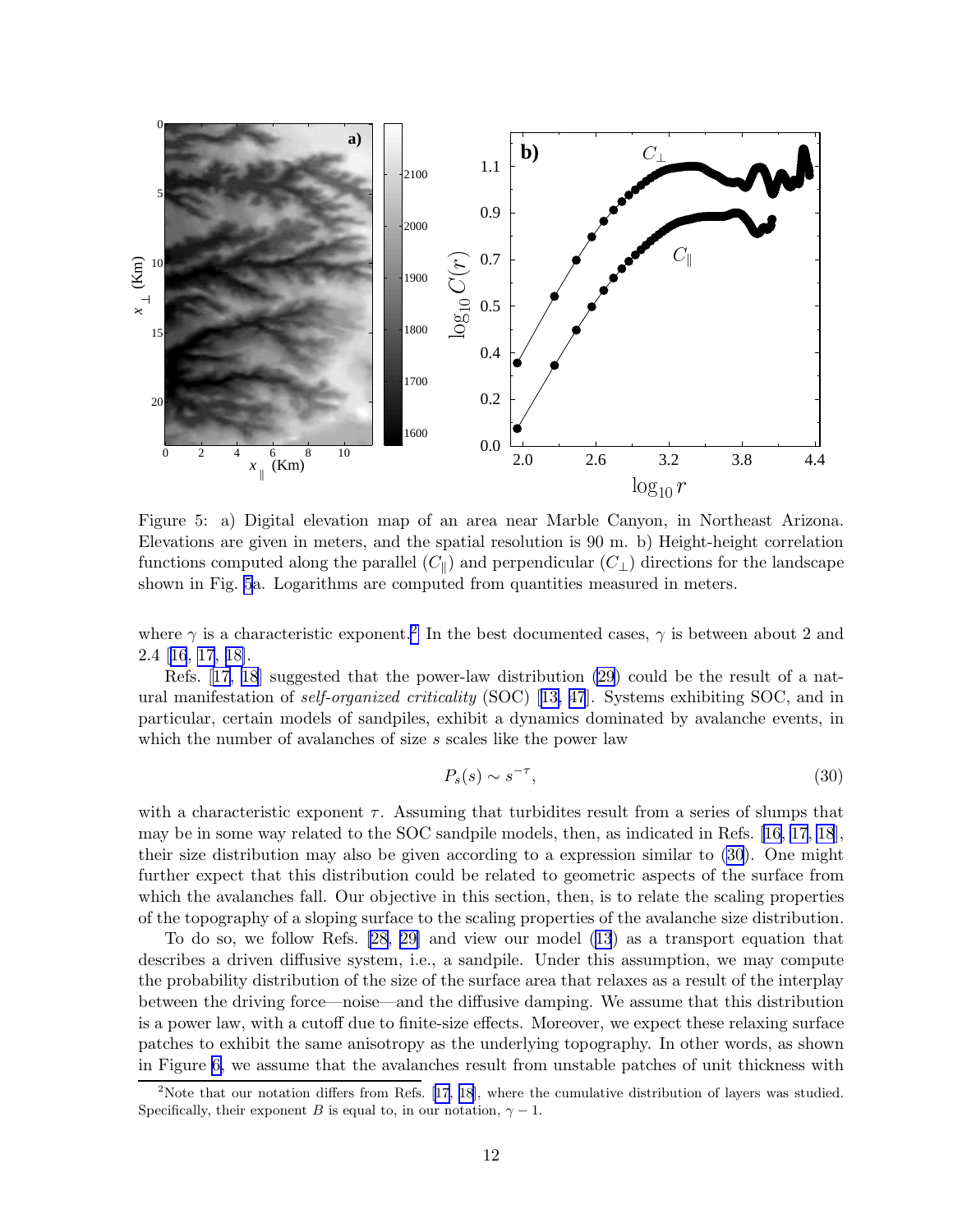<span id="page-13-0"></span>

Figure 6: Scaling of an "avalanche patch" over an anisotropic landscape.

extension proportional to  $\ell_{\parallel}$  and  $\ell_{\perp}$  in the parallel and perpendicular directions, respectively. From equations [\(5\)](#page-4-0), [\(6](#page-4-0)), and [\(7\)](#page-4-0), the self-affine nature of the topography gives  $\ell_{\perp} \sim \ell_{\parallel}^{\zeta_{\parallel}}$  $\int_{\parallel}^{\mathsf{s}_{\parallel}}$ . Thus the size s of an unstable patch of extent  $\ell_{\parallel}$  in the parallel direction scales like  $\ell_{\parallel}^{1+\zeta_{\parallel}}$  $\int_{\parallel}^{1+\varsigma_{\parallel}}$ , and the maximum size of an avalanche in a system of parallel extent L scales like  $L^{1+\zeta_{\parallel}}$ . The probability distributionof avalanche sizes  $s$  in a system of finite size  $L$  may then be expressed as [[47](#page-19-0)]

$$
P(s,L) = s^{-\tau} f\left(\frac{s}{L^{1+\zeta_{\parallel}}}\right). \tag{31}
$$

Here  $f(x)$  is a scaling function such that f is constant for small  $x < 1$  and zero for large  $x > 1$ . Usingequation (31), we can relate  $\tau$  to  $\zeta_{\parallel}$  by means of a scaling argument [[34, 48, 49](#page-19-0)]. The average size  $\langle s \rangle$  of an avalanche is defined by

$$
\langle s \rangle = \int s^{1-\tau} f\left(\frac{s}{L^{1+\zeta_{\parallel}}}\right) \mathrm{d}s. \tag{32}
$$

Performing the change of variables  $s = \xi L^{1+\zeta_{\parallel}}$  then yields

$$
\langle s \rangle = L^{(2-\tau)(1+\zeta_{\parallel})} \int \xi^{1-\tau} f(\xi) d\xi \tag{33}
$$

$$
\sim L^{(2-\tau)(1+\zeta_{\parallel})}.\tag{34}
$$

On the other hand, since each avalanche is a self-affine patch, as  $L \to \infty$  the average patch should become increasingly elongated in the parallel direction (since  $\zeta_{\parallel}$  < 1). Thus one expects  $\langle s \rangle \sim L$  for large L. This relation, together with (34), provides us with the result

$$
\tau = 2 - \frac{1}{1 + \zeta_{\parallel}},\tag{35}
$$

which relates the avalanche-size exponent  $\tau$  to the anisotropy exponent  $\zeta_{\parallel}$ .

As noted in Ref.[[18,](#page-18-0) [50\]](#page-19-0), we must also address the relationship between the avalanche size (or mass) s and the thickness  $\Delta$  of the deposited layer. One way to do this is by introducing the *spreading exponent*  $\chi$  such that

$$
\Delta \sim s^{\chi}.\tag{36}
$$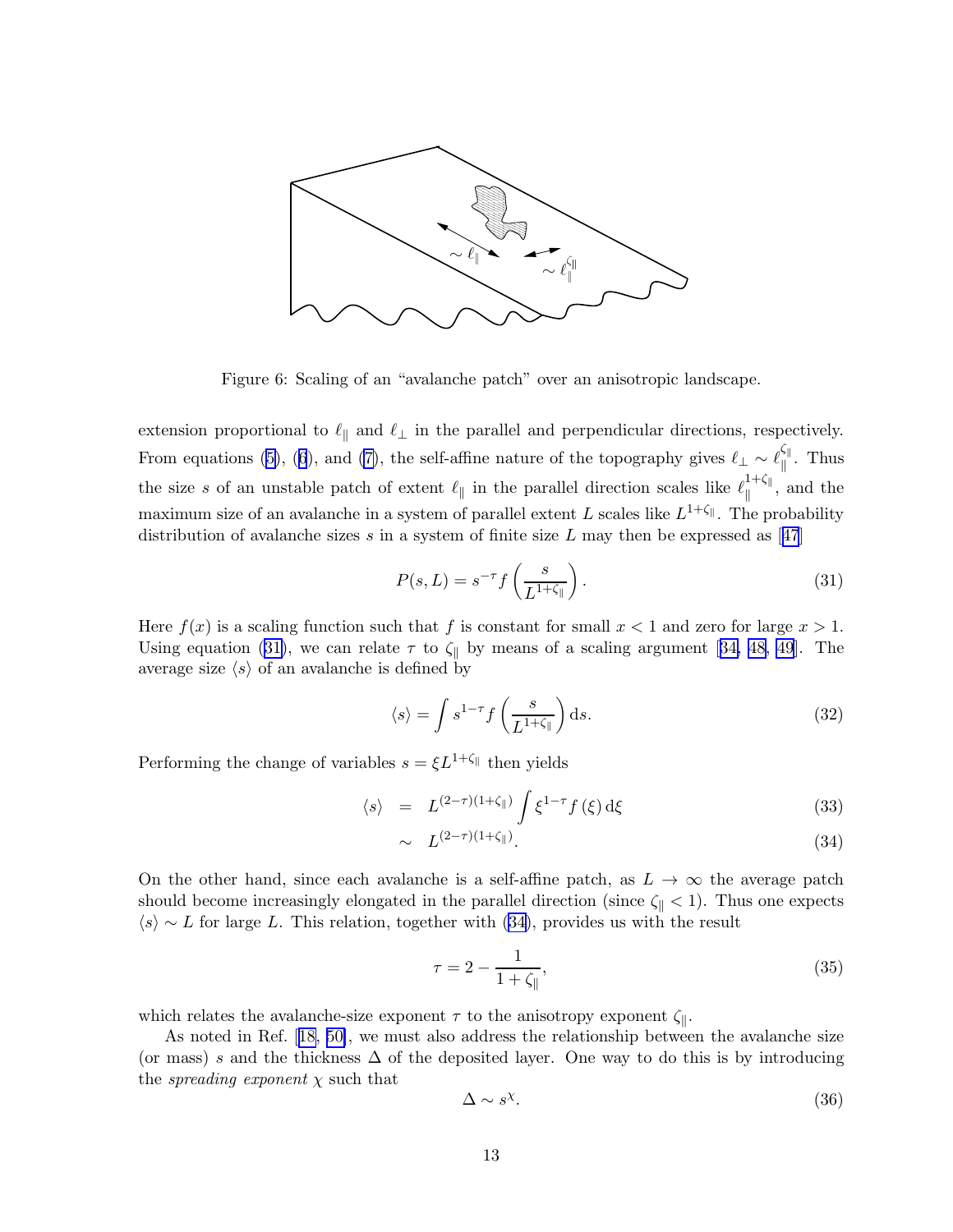For perfect spreading (i.e., all layers have the same thickness),  $\chi = 0$ , whereas for no spreading at all (i.e., all sedimentation events cover the same area  $A = s/\Delta = \text{const.}$ ),  $\chi = 1$ . Empirical studies of rock slides, for example, indicate that  $\chi \sim 1/3$  [\[51](#page-19-0)], corresponding to *self-similar areal* spreading. From the relation  $P_s(s) = P_\Delta([\Delta(s)])(d\Delta/ds)$ , we find, using equations [\(31\)](#page-13-0) and [\(36\)](#page-13-0), that

$$
\gamma = 1 + \frac{\tau - 1}{\chi}.\tag{37}
$$

Then from Eq. [\(35](#page-13-0)) we obtain

$$
\gamma = 1 + \frac{1}{\chi} \left( \frac{\zeta_{\parallel}}{1 + \zeta_{\parallel}} \right). \tag{38}
$$

Equation (38) relates the exponents describing surface anisotropy, avalanche size, and spreading. Using our DRG estimate for the anisotropy exponent,  $\zeta_{\parallel} = 3/4$ , and assuming a spreading exponent  $\chi = 1/3$ , we find that

$$
\gamma = \frac{16}{7} \approx 2.3,\tag{39}
$$

which is in reasonable agreement with the best documented results of Refs. [\[16](#page-18-0), [17, 18](#page-18-0)]. On the other hand, we may consider equation (38) to be a prediction of the spreading exponent  $\chi$ when  $\gamma$  is measured in a single location but  $\chi$  is unavailable. This could be useful in geological applications where one wishes to know the spatial extent of a sequence of turbidite deposits.

## 6 Conclusions

In concluding, it is worthwhile to reflect on the main elements of our theory. Lacking any fundamental "equations of motion" for erosion, we have elected to proceed from conservation laws and symmetry principles. Thus the principal ingredients of our model are the conservation of the eroding material, the presence of a preferred direction for the transport of it, and randomness in either the landscape or the forcing. Making just these assumptions, we derived an anisotropic stochastic equation from which we have extracted both qualitative and quantitative predictions. The main qualitative prediction is that eroded topography is rougher in the direction across slopes than it is in the direction down slopes. The main quantitative predictions are scaling laws for height-height correlation functions. These require additional assumptions or restictions concerning the noise and the relevant degree of nonlinearity. Both the qualitative and quantitative predictions appear to be in good agreement with measurements made from real landscapes.

We have also included an interpretation of our theoretical model as a driven diffusion equation. In this case we have been able to relate the distribution of the sizes of erosion events, or "avalanches," to the self-affine scaling that we have predicted for the nonlinear regime of our model. The testing of this prediction is beyond the scope of this paper, however, as it would require either unusually extensive geological data or an innovative laboratory experiment.

Our results apply, in principle, to any erosive process with the appropriate lack of symmetry. In the usual geological setting, however, the anisotropy applies specifically to a surface of fixed inclination which, in turn, implies that our theory should only apply locally, to the relatively small scales where the preferred direction of transport is approximately constant. Because the anisotropy should vanish at large length scales, we argue that large-scale features of topography should be presumably described by a different, isotropic theory, such as the KPZ equation [\(2\)](#page-2-0) [\[11](#page-18-0), [12](#page-18-0)]. We provide evidence, and cite additional results from the literature, that such a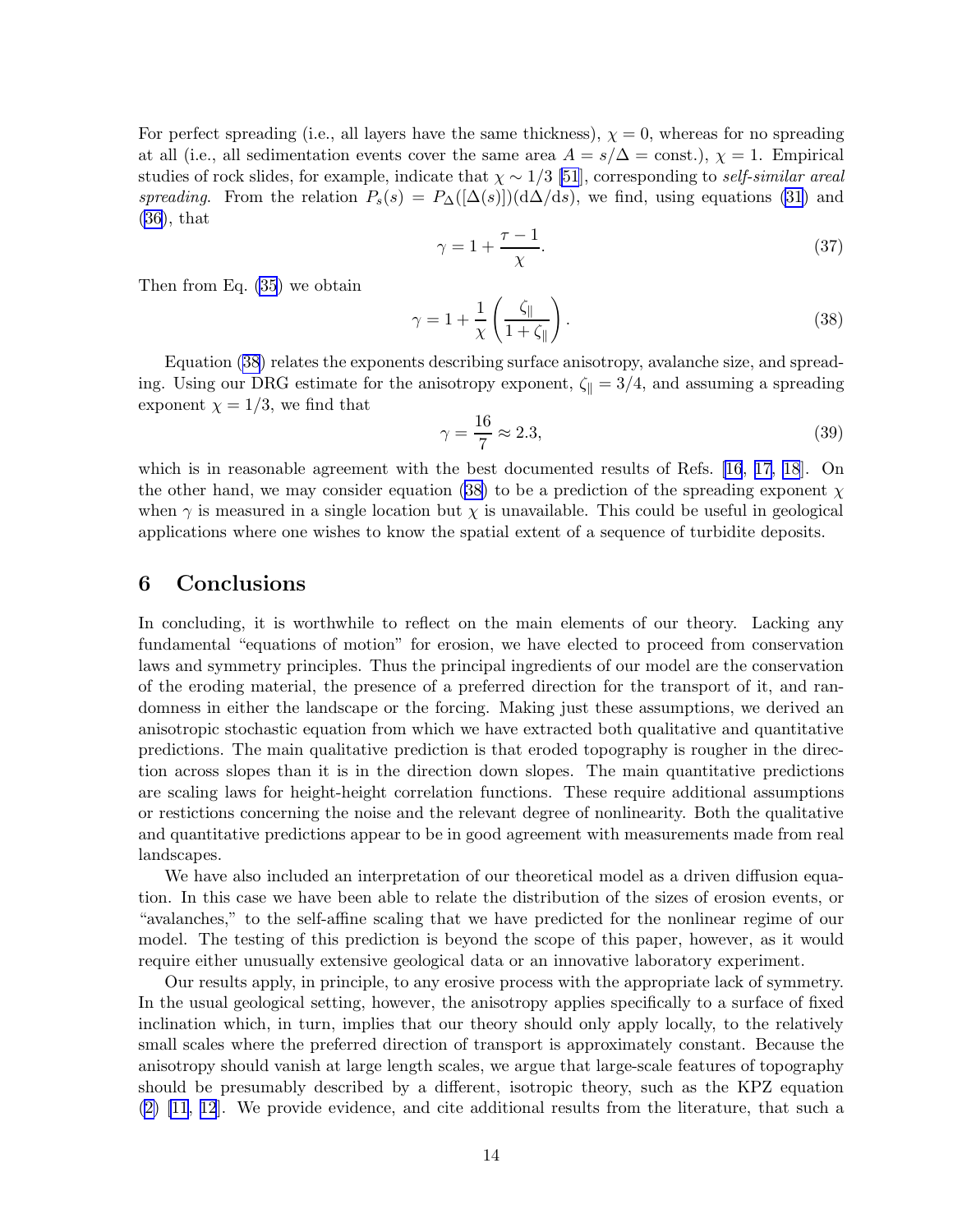crossover indeed exists. We suggest, in line with others[[42\]](#page-19-0), that the crossover length separates small-scale, externally induced, erosive features of landscapes from large-scale deformations (such as those induced by tectonic stresses) of internal origin.

Finally, we wish to note that, while there is much evidence that landscapes can be self-affine, this evidence is rarely unambiguous and certainly not ubiquitous. Our qualitative prediction that  $C_{\perp} > C_{\parallel}$ , on the other hand, appears more robust than any predictions of scaling exponents, or even scaling itself. Our results suggest that the coupling of anisotropy to topographic orientation may be a fundamental physical property of eroding landscapes. Precisely which length scales are relevant to this coupling, however, remains an open question.

# Acknowledgments

We thank B. Tadić for fruitful discussions and suggestions. R.P.S. acknowledges financial support from the Ministerio de Educación y Cultura (Spain). The work of D.H.R. was partially supported by NSF grant EAR-9706220.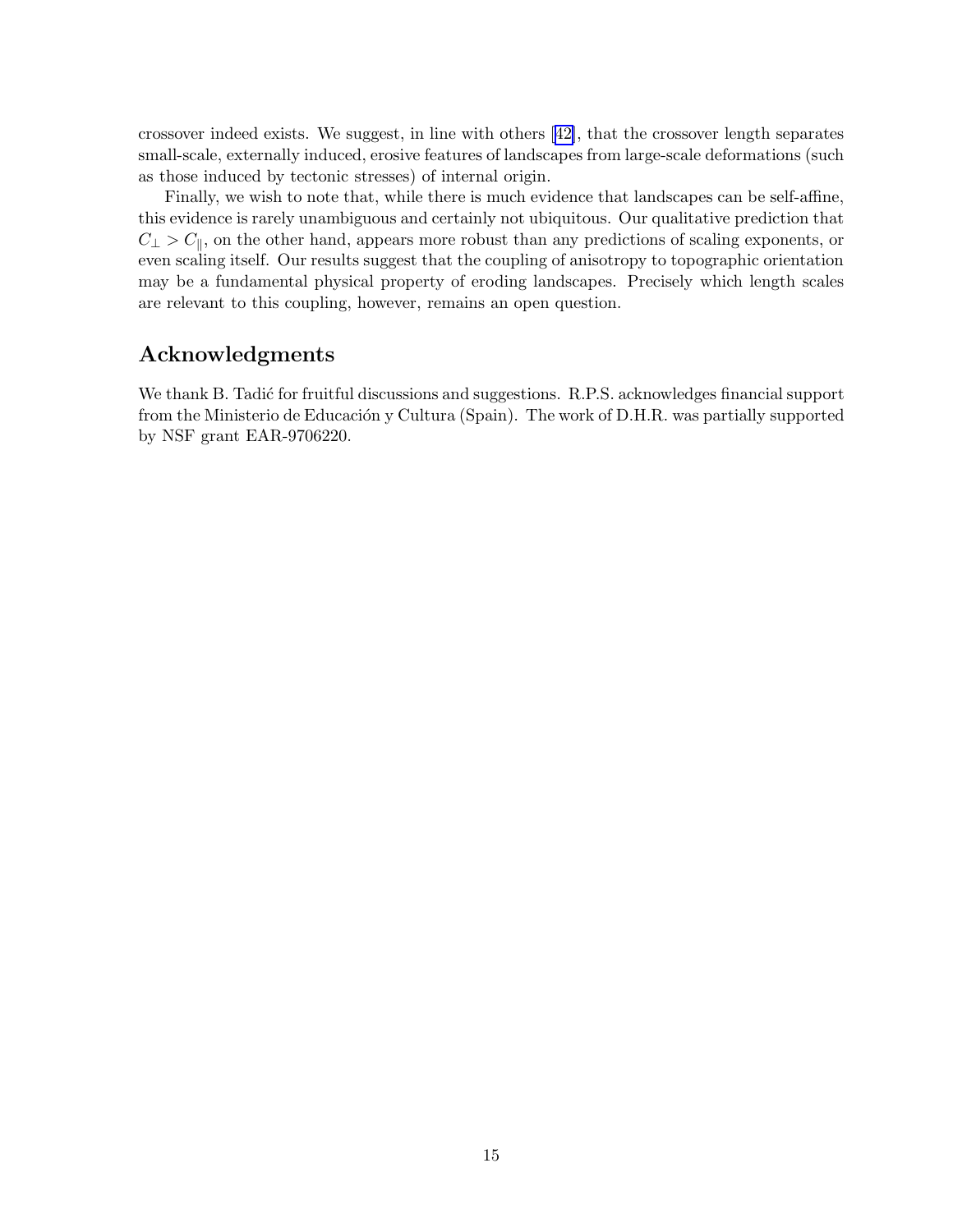# <span id="page-16-0"></span>Appendix

In this Appendix we develop further details of the renormalization group analysis of Eq. [\(13](#page-6-0)), where  $\eta$  is a static noise term, Gaussian distributed, with zero average and correlations

$$
\langle \eta(\mathbf{x})\eta(\mathbf{x}') \rangle = 2D\delta^{(d)}(\mathbf{x} - \mathbf{x}'). \tag{40}
$$

Here  $D$  is a parameter gauging the strength of the noise.

In order to proceed, we first Fourier transform the function  $h$ , defining

$$
h(\mathbf{x},t) = \int_{k} h(\mathbf{k},\omega) e^{i(\mathbf{k}\cdot\mathbf{x}-\omega t)},
$$
\n(41)

where we have defined

$$
\int_k \equiv \int_{|{\bf k}|<\Lambda} \frac{\mathrm{d}^d{\bf k}}{(2\pi)^d} \int_{-\infty}^\infty \frac{\mathrm{d}\omega}{2\pi}.
$$

The integrals over **k** are restricted to the upper cutoff  $\Lambda$ , which plays the role of a lattice spacing, or minimum distance in real space. In momentum space, and after performing a few algebraic manipulations, Eq.([13\)](#page-6-0) reads

$$
h(\mathbf{k},\omega) = G_0(\mathbf{k},\omega)\eta(\mathbf{k},\omega) - \frac{\lambda}{3}k_{\parallel}^2 G_0(\mathbf{k},\omega) \int_q \int_{q'} h(\mathbf{q},\Omega)h(\mathbf{q}',\Omega')h(\mathbf{k}-\mathbf{q}-\mathbf{q}',\omega-\Omega-\Omega'), \tag{42}
$$

where  $\eta(\mathbf{k}, \omega)$  is the Fourier transform of the static noise  $\eta(\mathbf{x})$ , with correlations

$$
\langle \eta(\mathbf{k}, \omega) \eta(\mathbf{q}, \Omega) \rangle = 2D(2\pi)^{d+2} \delta^{(d)}(\mathbf{k} + \mathbf{q}) \delta(\omega) \delta(\Omega),
$$

and the free propagator  $G_0(\mathbf{k}, \omega)$  has the form

$$
G_0(\mathbf{k}, \omega) = \frac{1}{\nu_{\parallel} k_{\parallel}^2 + \nu_{\perp} k_{\perp}^2 - i\omega}.
$$
\n(43)

In Figure 6 we have represented Eq. (42) in terms of Feynman diagrams[[39](#page-19-0)].

As we mentioned above, the RG procedure consists of the elimination of the fast modes (large wave vectors  $\bf{k}$ ), followed by a rescaling of the system back to its original size by means of the transformation

$$
h(x_{\parallel}, \mathbf{x}_{\perp}, t) = b^{\alpha_{\perp}} h(b^{-\zeta_{\perp}} x_{\parallel}, b^{-1} \mathbf{x}_{\perp}, b^{-z_{\perp}} t).
$$

The relevance of the different parameters of the problem  $(\nu_{\parallel}, \nu_{\perp}, \lambda, \text{ and } D)$  can be estimated by dimensional analysis. One can check that, under the aforementioned transformation, these parameters rescale as

$$
\nu'_{\parallel} = b^{-2\zeta_{\perp} + z_{\perp}} \nu_{\parallel}, \quad \nu'_{\perp} = b^{-2+z_{\perp}} \nu_{\perp}, \quad \lambda' = b^{2\alpha_{\perp} - 2\zeta_{\perp} + z_{\perp}} \lambda, \quad D' = b^{-2\alpha_{\perp} + 2z_{\perp} - \zeta_{\perp} - (d-1)} D. \tag{44}
$$

The coupling constant  $\lambda$  will be irrelevant<sup>3</sup> when its scaling exponent,  $\lambda' = b^{y_\lambda} \lambda$ , is negative, where  $y_{\lambda} = 2\alpha_{\perp} - 2\zeta_{\perp} + z_{\perp}$ . Selecting the values of  $z_{\perp}$ ,  $\alpha_{\perp}$ , and  $\zeta_{\perp}$  so that the transformations of  $\nu_{\parallel}, \nu_{\perp}$ , and D are invariant, we obtain

$$
z_{\perp}^{0} = 2
$$
,  $\zeta_{\perp}^{0} = 1$ , and  $\alpha_{\perp}^{0} = (4 - d)/2$ , (45)

<sup>&</sup>lt;sup>3</sup>In the renormalization group framework, a parameter is irrelevant if it flows to zero, and can therefore be neglected in the calculations.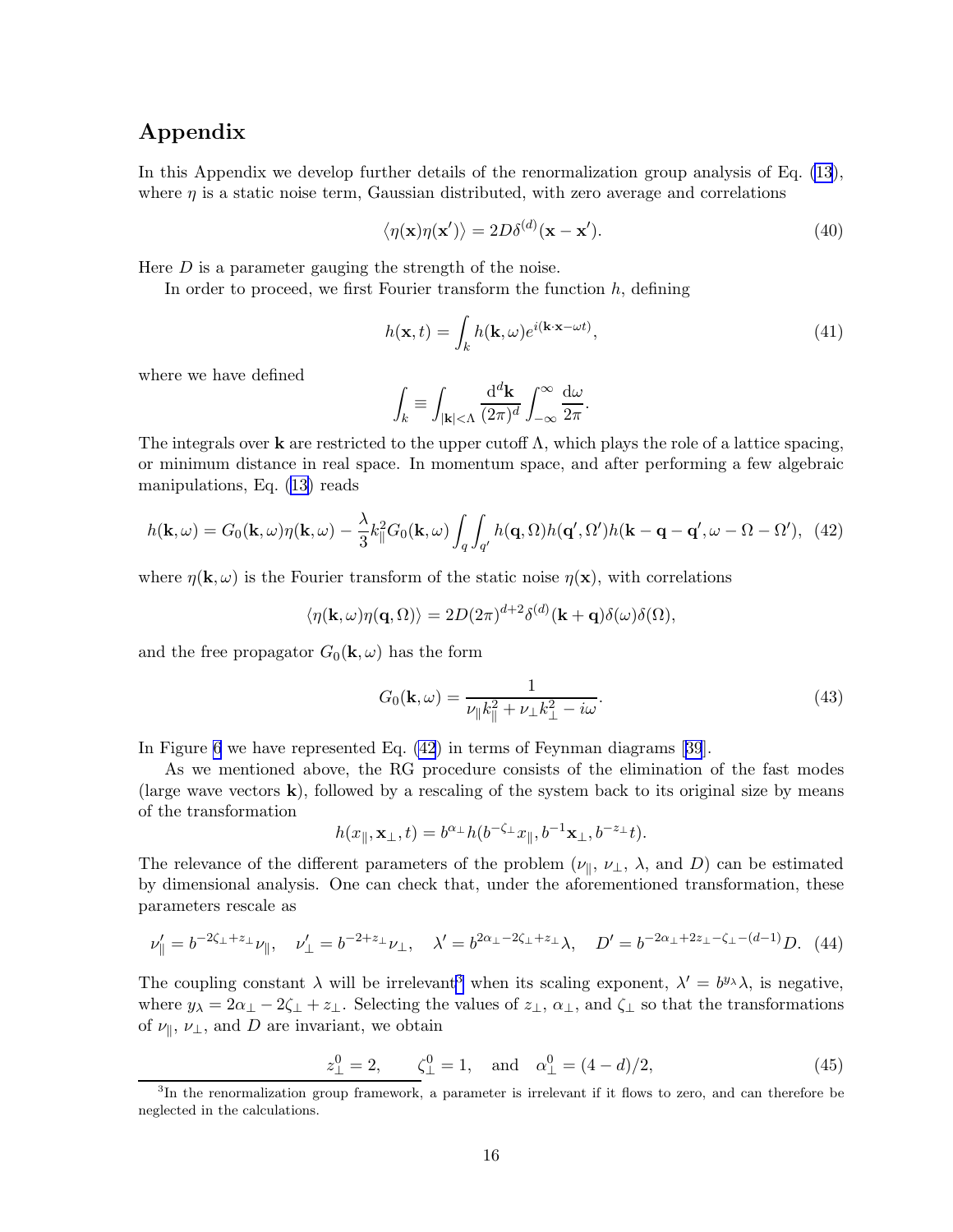

Figure 7: a) Diagrammatic expansion of Eq. [\(42\)](#page-16-0) in Feynman diagrams. b) Definition of the various terms.

and from them,  $y_{\lambda} = 4 - d$ . The nonlinearity is irrelevant (that is,  $y_{\lambda} < 0$ ) when  $d > d_c = 4$ . This defines the *critical dimension*  $d_c$  of our system. Above the critical dimension, the nonlinearity is negligible, and we recover the scaling exponents [\(45](#page-16-0)), which are simply given by dimensional analysis. On the other hand, below  $d_c$  the nonlinearity prevails, and we expect fluctuations to be dominant and produce nontrivial scaling exponents.

The RG program is carried out with the help of diagrammatic techniques[[20,](#page-18-0) [37](#page-19-0), [39](#page-19-0)]. The idea is to graphically iterate [\(42\)](#page-16-0) to the desired order in  $\lambda$  and express the equation in terms of effective parameters, which are given as integrals of powers  $G_0$ . Afterwards, integration of fast modes, by averaging over the noise in the outer shell, and rescaling provides us with the renormalized parameters and the consequent flow equations,  $(20)-(23)$  $(20)-(23)$ , in the limit of an infinitesimal transformation.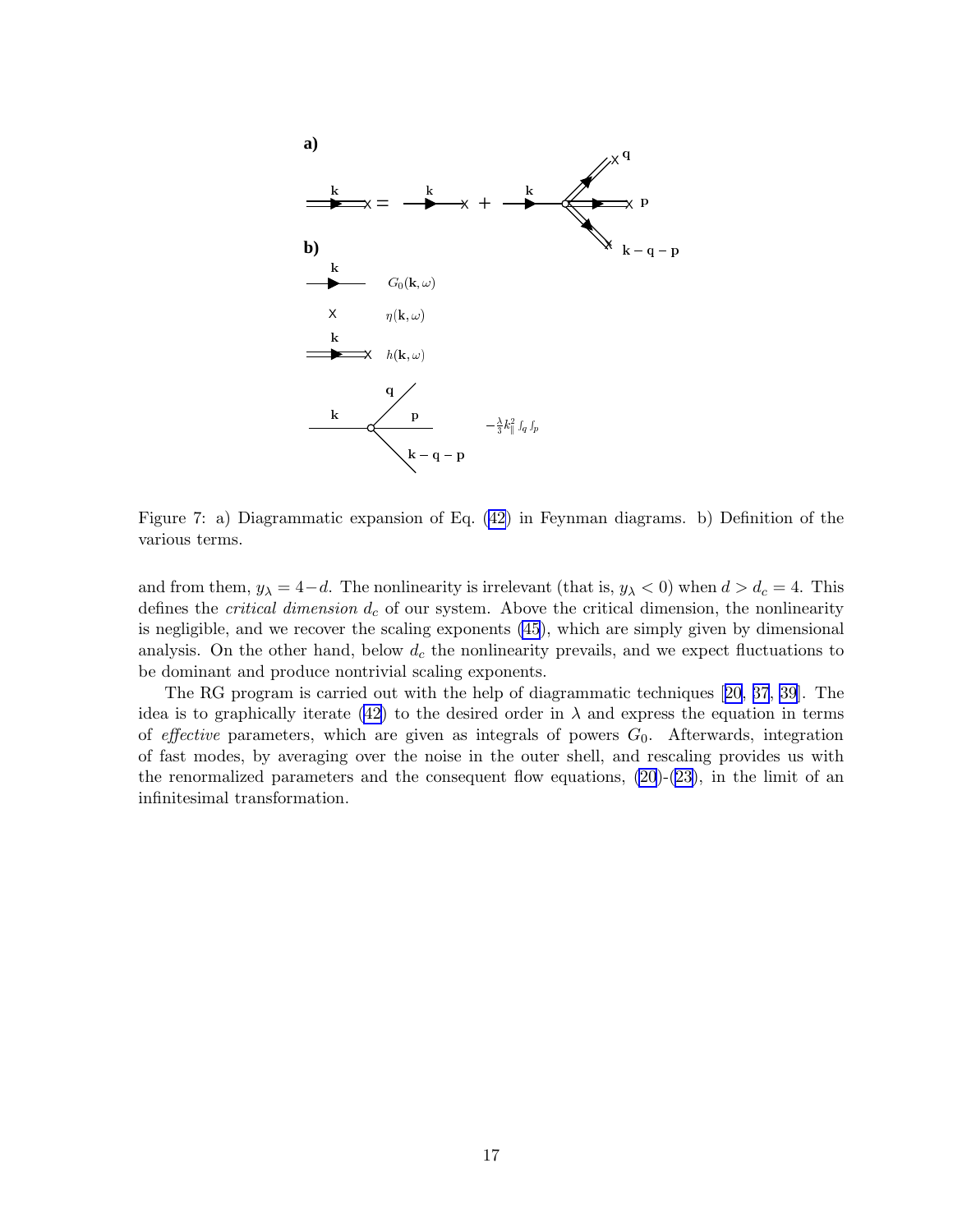# <span id="page-18-0"></span>References

- [1] H. M. Jaeger, S. R. Nagel, and R. P. Behringer, Rev. Mod. Phys. 68, 1259 (1996).
- [2] L. P. Kadanoff, Rev. Mod. Phys. (unpublished).
- [3] P. K. Haff, J. Fluid Mech. 134, 401 (1983).
- [4] For a recent view of the stability of wet sandpiles, see D. J. Hornbaker, R. Albert, I. Albert, A.-L. Barabási, and P. Schiffer, Nature 387, 765 (1997).
- [5] I. Rodriguez-Iturbe and A. Rinaldo, Fractal River Basins: Chance and Self-Organization (Cambridge University Press, Cambridge, 1997).
- [6] B. B. Mandelbrot, The Fractal Geometry of Nature (Freeman, San Francisco, 1982).
- [7] T. Halpin-Healy and Y.-C. Zhang, Phys. Rep. 254, 215 (1995).
- [8] L. P. Kadanoff, Physica A 163, 1 (1990).
- [9] R. Pastor-Satorras and D. H. Rothman, Phys. Rev. Lett 80, 4349 (1998).
- [10] K. Chan, R. Pastor-Satorras, and D. H. Rothman (unpublished).
- [11] D. Sornette and Y.-C. Zhang, Geophys. J. Int. **113**, 382 (1993).
- [12] M. Kardar, G. Parisi, and Y.-C. Zhang, Phys. Rev. Lett. 56, 889 (1986).
- [13] H. J. Jensen, Self-Organized criticality (Cambridge University Press, Cambridge, 1998).
- [14] J. E. Simpson, Gravity Currents: In the Environment and the Laboratory, 2nd edition (Cambridge University Press, Cambridge, 1989).
- [15] F. Press and R. Siever, Earth (W. H. Freeman and Company, San Francisco, 1982).
- [16] R. Hiscott et al., Proc. Ocean Drilling Program, Scientific Results 126, 75 (1992).
- [17] D. H. Rothman, J. P. Grotzinger, and P. Flemings, J. Sedimentary Research 64, 59 (1994).
- [18] D. H. Rothman and J. P. Grotzinger, Nonlinear Processes in Geophysics 2, 178 (1995).
- [19] M. Marisili, A. Maritan, F. Toigo, and J. R. Banavar, Rev. Mod. Phys. 68, 963 (1996).
- [20] A.-L. Barabási and H. Stanley, *Fractal Concepts in Surface Growth* (Cambridge Univ. Press, New York, 1995).
- [21] W. E. H. Culling, J. Geol. 68, 336 (1960).
- [22] P. Whittle, Biometrika 49, 305 (1962).
- [23] S. F. Edwards and D. R. Wilkinson, Proc. R. Soc. London A 381, 17 (1982).
- [24] A. Chakrabarti and R. Toral, Phys. Rev. B 40, 11419 (1989).
- [25] J. G. Amar and F. Family, Phys. Rev. A 41, 3399 (1990).
- [26] B. Grossmann, H. Guo, and M. Grant, Phys. Rev. A 43, 1727 (1991).
- [27] A. E. Scheidegger, Theoretical Geomorphology, 2 ed. ed. (Springer-Verlag, Berlin, 1991).
- [28] T. Hwa and M. Kardar, Phys. Rev. Lett. 62, 1813 (1989).
- [29] T. Hwa and M. Kardar, Phys. Rev. A 45, 7002 (1992).
- [30] A. Czirók, E. Somfai, and T. Vicsek, Phys. Rev. Lett. **71**, 2154 (1993).
- [31] L. A. N. Amaral, A.-L. Barabási, and H. Stanley, Phys. Rev. Lett. **73**, 62 (1994).
- [32] T. Natterman, S. Stepanow, L.-H. Tang, and H. Leschhorn, J. Physique II 2, 1483 (1992).